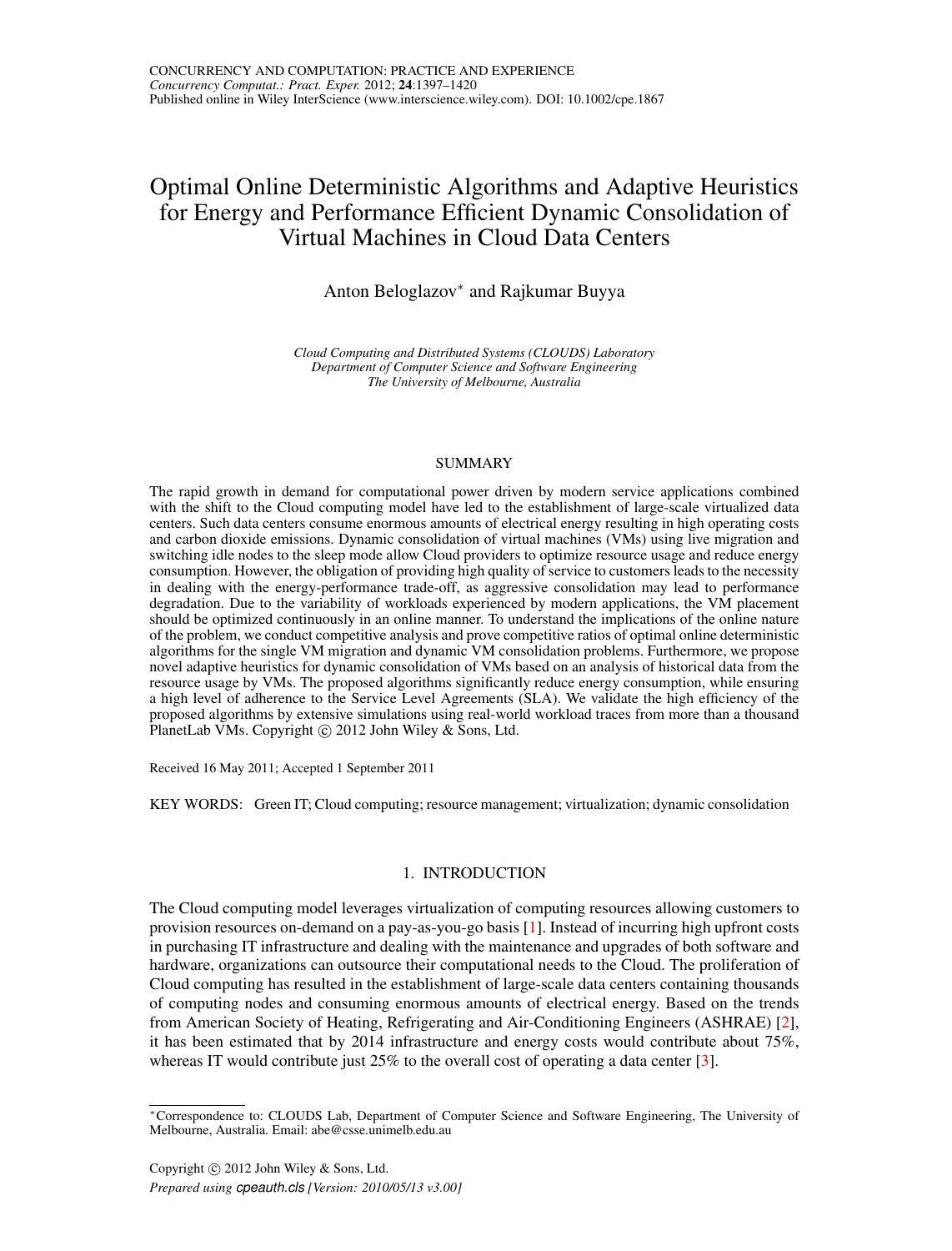<span id="page-1-0"></span>

Figure 1. The system view

The reason for this extremely high energy consumption is not just the quantity of computing resources and the power inefficiency of hardware, but rather lies in the inefficient usage of these resources. Data collected from more than 5000 production servers over a six-month period have shown that although servers usually are not idle, the utilization rarely approaches 100% [\[4\]](#page-22-3). Most of the time servers operate at 10-50% of their full capacity, leading to extra expenses on over-provisioning, and thus extra Total Cost of Acquisition (TCA) [\[4\]](#page-22-3). Moreover, managing and maintaining over-provisioned resources results in the increased Total Cost of Ownership (TCO). Another problem is the narrow dynamic power range of servers: even completely idle servers still consume about 70% of their peak power [\[5\]](#page-22-4). Therefore, keeping servers underutilized is highly inefficient from the energy consumption perspective. Assuncao et al. [\[6\]](#page-22-5) have conducted a comprehensive study on monitoring energy consumption by the Grid'5000 infrastructure. They have shown that there exist significant opportunities for energy conservation via techniques utilizing switching servers off or to low power modes. There are other crucial problems that arise from high power and energy consumption by computing resources. Power is required to feed the cooling system operation. For each watt of power consumed by computing resources, an additional 0.5-1 W is required for the cooling system [\[7\]](#page-22-6). In addition, high energy consumption by the infrastructure leads to substantial carbon dioxide  $(CO_2)$  emissions contributing to the greenhouse effect [\[8\]](#page-22-7).

One of the ways to address the energy inefficiency is to leverage the capabilities of the virtualization technology [\[9\]](#page-22-8). The virtualization technology allows Cloud providers to create multiple Virtual Machine (VMs) instances on a single physical server, thus improving the utilization of resources and increasing the Return On Investment (ROI). The reduction in energy consumption can be achieved by switching idle nodes to low-power modes (i.e. sleep, hibernation), thus eliminating the idle power consumption (Figure [1\)](#page-1-0). Moreover, by using live migration [\[10\]](#page-22-9) the VMs can be dynamically consolidated to the minimal number of physical nodes according to their current resource requirements. However, efficient resource management in Clouds is not trivial, as modern service applications often experience highly variable workloads causing dynamic resource usage patterns. Therefore, aggressive consolidation of VMs can lead to performance degradation when an application encounters an increasing demand resulting in an unexpected rise of the resource usage. If the resource requirements of an application are not fulfilled, the application can face increased response times, time-outs or failures. Ensuring reliable Quality of Service (QoS) defined via Service Level Agreements (SLAs) established between Cloud providers and their customers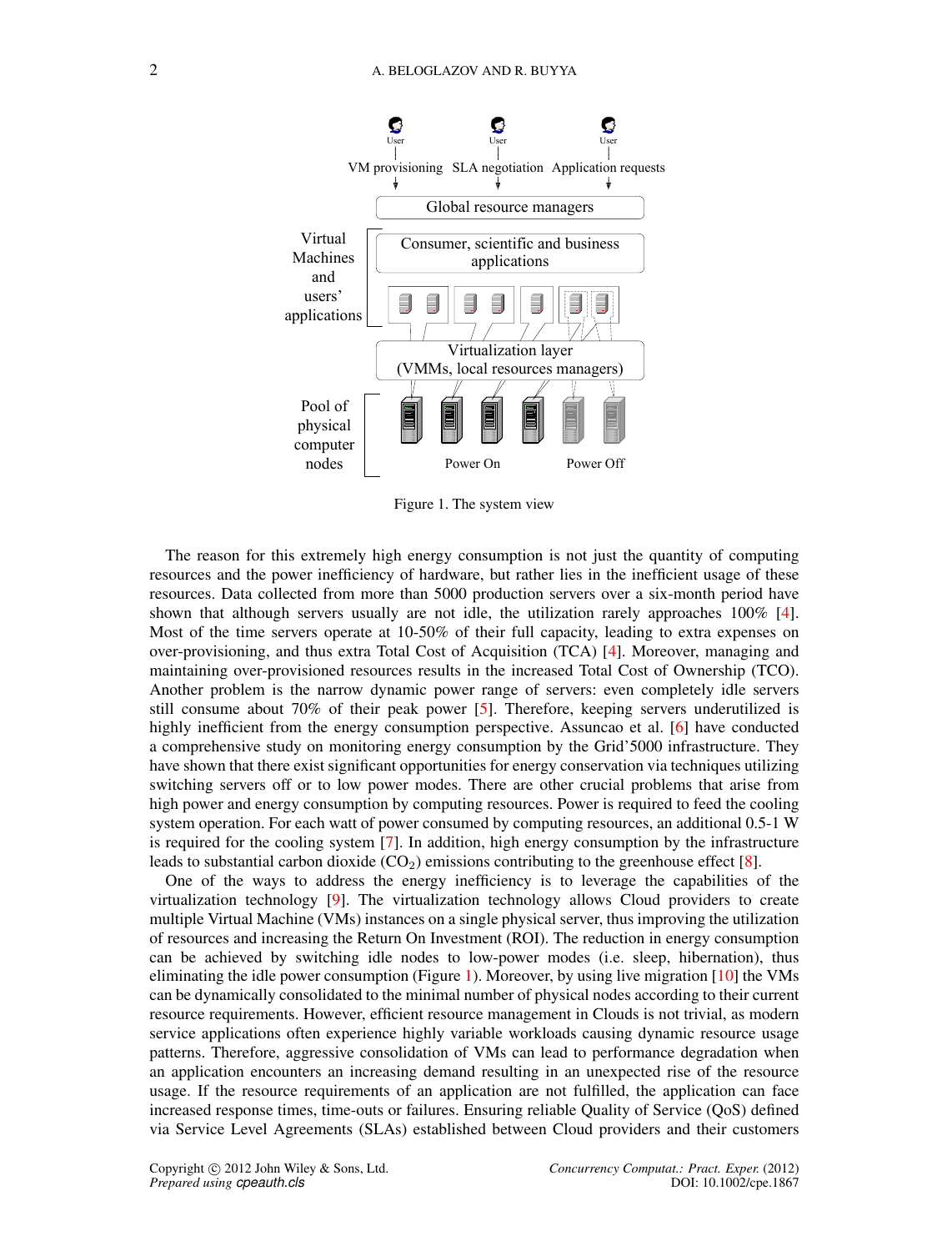is essential for Cloud computing environments; therefore, Cloud providers have to deal with the energy-performance trade-off – the minimization of energy consumption, while meeting the SLAs.

The focus of this work is on energy and performance efficient resource management strategies that can be applied in a virtualized data center by a Cloud provider (e.g. Amazon EC2). We investigate performance characteristics of online algorithms for the problem of energy and performance efficient dynamic VM consolidation. First, we study a simplified problem of determining the time to migrate a VM from an oversubscribed host to minimize the cost consisting of the cost of energy consumption and the cost incurred by the Cloud provider due to the SLA violation. We determine and prove the cost of the optimal offline algorithm for this problem, as well as the competitive ratio of the optimal online deterministic algorithm. Next, we investigate a more complex problem of dynamic consolidation of VMs considering multiple hosts and multiple VMs. We find and prove the competitive ratio of the optimal online deterministic algorithm for this problem.

It is widely known that randomized online algorithms usually provide better performance than deterministic algorithms designed for the same problems [\[11\]](#page-22-10). Therefore, we enhance deterministic algorithms and propose and evaluate novel heuristics that adapt their behavior based on an analysis of historical data from the resource usage by VMs. We evaluate the proposed algorithms by extensive simulation using the CloudSim toolkit and the workload data from 10 days of the resource usage by more than a thousand PlanetLab VMs provisioned for multiple users. The algorithms significantly reduce energy consumption, while providing a high level of adherence to the SLAs. The main contributions of this paper are the following.

- 1. Formal definitions of optimal online deterministic and offline algorithms for the single VM migration and dynamic VM consolidation problems.
- 2. A proof of the cost incurred by the optimal offline algorithm for the single VM migration problem.
- 3. Competitive analysis and proofs of the competitive ratios of the optimal online deterministic algorithms for the single VM migration and dynamic VM consolidation problems.
- 4. Novel adaptive heuristics for the problem of energy and performance efficient dynamic consolidation of VMs that outperform the optimal online deterministic algorithm.
- 5. An extensive simulation-based evaluation and performance analysis of the proposed algorithms.

The remainder of the paper is organized as follows. In Section [2](#page-2-0) we discuss the related work. In Sections [3](#page-4-0) and [4](#page-7-0) we present a thorough analysis of the single VM migration and dynamic VM consolidation problems respectively. In Section [5](#page-10-0) we introduce the system model used in the development of heuristics for the dynamic VM consolidation problem. We propose our adaptive heuristics in Section [6,](#page-12-0) continuing with an evaluation in Section [7](#page-17-0) and analysis of the obtained experiment results in Section [7.](#page-17-0) We discuss future research directions and conclude the paper in Section [8.](#page-21-0)

### 2. RELATED WORK

<span id="page-2-0"></span>One of the first works, in which power management has been applied in the context of virtualized data centers, has been done by Nathuji and Schwan [\[12\]](#page-22-11). The authors have proposed an architecture of a data center's resource management system where resource management is divided into local and global policies. At the local level the system leverages the guest OS's power management strategies. The global manager gets the information on the current resource allocation from the local managers and applies its policy to decide whether the VM placement needs to be adapted. However, the authors have not proposed a specific policy for automatic resource management at the global level.

Kusic et al. [\[13\]](#page-22-12) have defined the problem of power management in virtualized heterogeneous environments as a sequential optimization and addressed it using Limited Lookahead Control (LLC). The objective is to maximize the resource provider's profit by minimizing both power consumption and SLA violation. Kalman filter is applied to estimate the number of future requests to predict the future state of the system and perform necessary reallocations. However, in contrast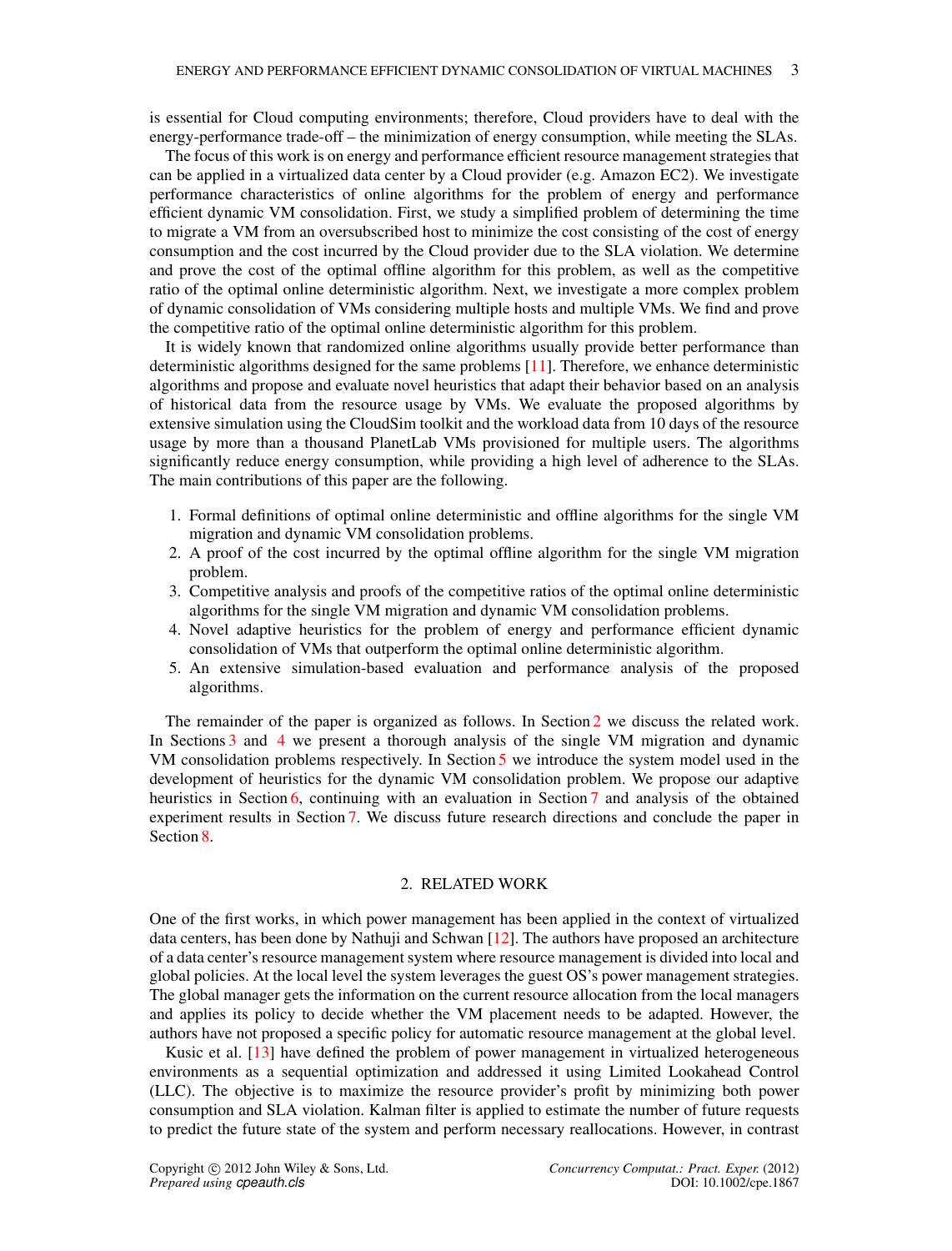to heuristic-based approaches, the proposed model requires simulation-based learning for the application-specific adjustments, which cannot be implemented by Infrastructure as a Service (IaaS) Cloud providers, such as Amazon EC2. Moreover, due to the model complexity the execution time of the optimization controller reaches 30 minutes even for 15 nodes, which is not suitable for largescale real-world systems. On the contrary, our approach is heuristic-based, which does not require simulation based learning prior to the application deployment and allows the achievement of high performance even for a large scale as shown by our experiments.

Srikantaiah et al. [\[14\]](#page-22-13) have studied the problem of request scheduling for multi-tier webapplications in virtualized heterogeneous systems to minimize energy consumption, while meeting performance requirements. The authors have investigated the effect of performance degradation due to high utilization of different resources when the workload is consolidated. They have found that the energy consumption per transaction results in a "U"-shaped curve, and it is possible to determine the optimal utilization point. To handle the optimization over multiple resources, the authors have proposed a heuristic for the multidimensional bin packing problem as an algorithm for the workload consolidation. However, the proposed approach is workload type and application dependent, whereas our algorithms are independent of the workload type, and thus are suitable for a generic Cloud environment. Cardosa et al. [\[15\]](#page-22-14) have proposed an approach for the problem of power-efficient allocation of VMs in virtualized heterogeneous computing environments. They have leveraged the min, max and shares parameters of Xen's VMM, which represent minimum, maximum and proportion of the CPU allocated to VMs sharing the same resource. However, the approach suits only enterprise environments as it does not support strict SLAs and requires the knowledge of application priorities to define the shares parameter. Other limitations are that the allocation of VMs is not adapted at run-time (the allocation is static).

Verma et al. [\[16\]](#page-22-15) have formulated the problem of power-aware dynamic placement of applications in virtualized heterogeneous systems as continuous optimization: at each time frame, the placement of VMs is optimized to minimize power consumption and maximize performance. Like in [\[14\]](#page-22-13), the authors have applied a heuristic for the bin packing problem with variable bin sizes and costs. Similarly to [\[12\]](#page-22-11), live migration of VMs is used to achieve a new placement at each time frame. The proposed algorithms, on the contrary to our approach, do not support SLAs: the performance of applications can be degraded due to the workload variability. In their more recent work [\[17\]](#page-22-16), Verma et al. have proposed dividing VM consolidation strategies into static (monthly, yearly), semistatic (days, weeks) and dynamic (minutes, hours) consolidation. In the paper, the authors have focused on static and semi-static consolidation techniques, as these types of consolidation are easier to implement in an enterprise environment. In contrast, in this work we investigate the problem of dynamic consolidation to take advantage of fine-grained optimization. Gandhi et al. [\[18\]](#page-22-17) have investigated the problem of allocating an available power budget among servers in a virtualized heterogeneous server farm, while minimizing the mean response time. To investigate the effect of different factors on the mean response time, a queuing theoretic model has been introduced, which allows the prediction of the mean response time as a function of the power-to-frequency relationship, arrival rate, peak power budget, etc. The model is used to determine the optimal power allocation for every configuration of the above factors.

Jung et al. [\[19\]](#page-22-18), [\[20\]](#page-23-0) have investigated the problem of dynamic consolidation of VMs running a multi-tier web-application using live migration, while meeting SLA requirements. The SLA requirements are modeled as the response time precomputed for each type of transactions specific to the web-application. A new VM placement is produced using bin packing and gradient search techniques. The migration controller decides whether there is a reconfiguration that is effective according to the utility function that accounts for the SLA fulfillment. However, this approach can be applied only to a single web-application setup and, therefore, cannot be utilized for a multitenant IaaS environment. Zhu et al [\[21\]](#page-23-1) have studied a similar problem of automated resource allocation and capacity planning. They have proposed three individual controllers each operating at a different time scale: longest time scale (hours to days); shorter time scale (minutes); and shortest time scale (seconds). These three controllers place compatible workloads onto groups of servers, react to changing conditions by reallocating VMs, and allocate resources to VMs within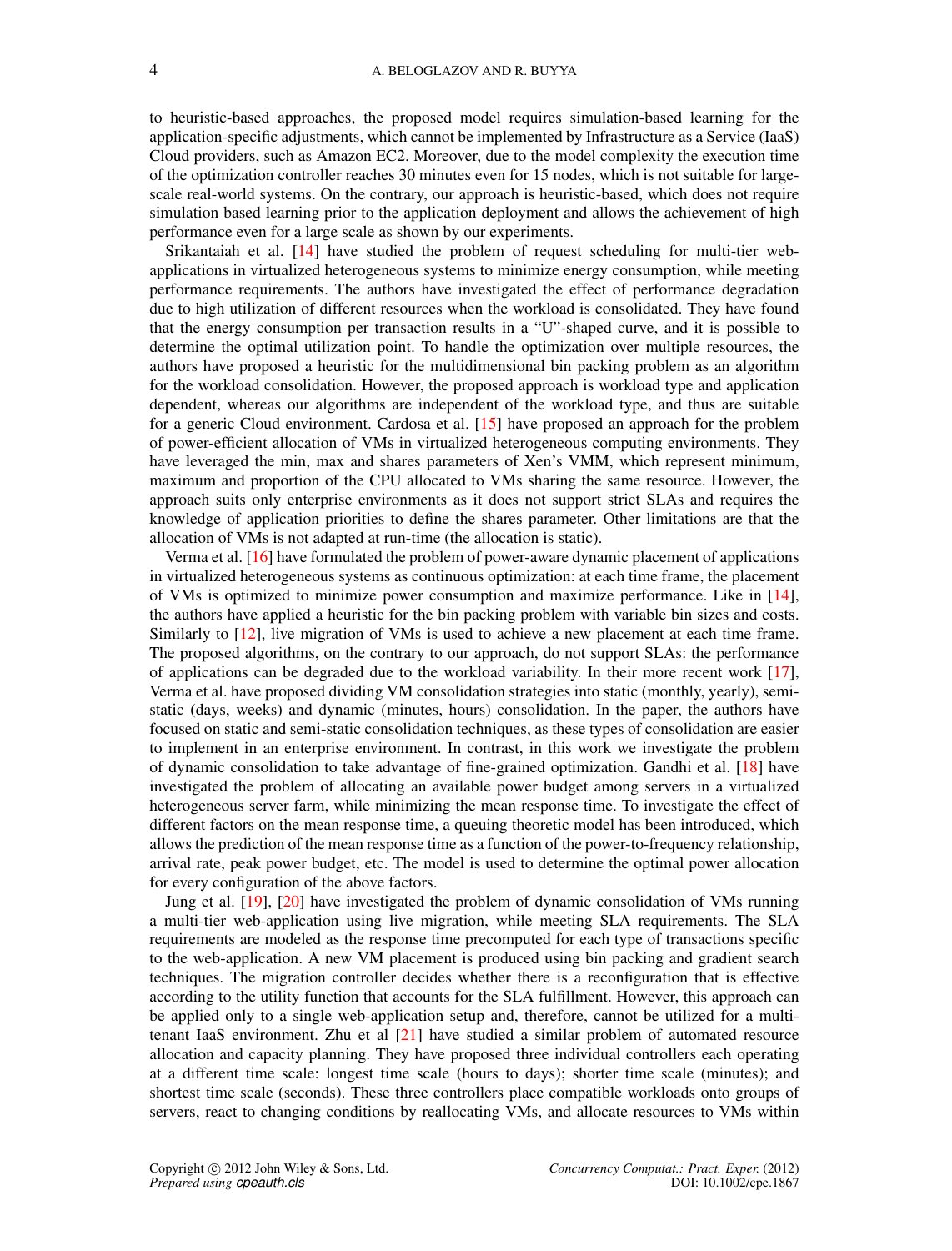the servers to satisfy the SLAs. The middle-scale controller is the closest to the scope of our work. This approach is in line with our previous work [\[22\]](#page-23-2) and applies an approach based on the idea of setting fixed utilization thresholds. However, fixed utilization thresholds are not efficient for IaaS environments with mixed workloads that exhibit non-stationary resource usage patterns.

Kumar et al. [\[23\]](#page-23-3) have proposed an approach for dynamic VM consolidation based on an estimation of "stability" – the probability that a proposed VM reallocation will remain effective for some time in the future. Predictions of future resource demands of applications are done using a time-varying probability density function. The problem is that the authors assume that the parameters of the distribution, such as the mean and standard deviation, are known *a priori*. They assume that these values can be obtained using offline profiling of applications and online calibration. However, offline profiling is unrealistic for IaaS environments. Moreover, the authors assume that the resource utilization follows a normal distribution, whereas numerous studies [\[24\]](#page-23-4), [\[25\]](#page-23-5), [\[26\]](#page-23-6) have shown that resource usage by applications is more complex and cannot be modeled using simple probability distributions. Berral et al [\[27\]](#page-23-7) have studied the problem of dynamic consolidation of VMs running applications with deadlines that are set in the SLAs. Using machine learning techniques they optimize the combination of energy consumption and SLA fulfillment. The proposed approach is designed for specific environments, such as High Performance Computing (HPC), where applications have deadline constraints. Therefore, such an approach is not suitable for environments with mixed workloads.

In contrast to the discussed studies, we propose efficient adaptive heuristics for dynamic adaption of VM allocation at run-time according to the current utilization of resources applying live migration, switching idle nodes to the sleep mode, and thus minimizing energy consumption. The proposed approach can effectively handle strict QoS requirements, multi-core CPU architectures, heterogeneous infrastructure and heterogeneous VMs. The algorithms adapt the behavior according to the observed performance characteristics of VMs. Moreover, to the best of our knowledge, in the literature there have not been results in competitive analysis of online algorithms for the problem of energy and performance efficient dynamic consolidation of VMs.

### 3. THE SINGLE VM MIGRATION PROBLEM

<span id="page-4-0"></span>In this section we apply competitive analysis [\[28\]](#page-23-8) to analyze a subproblem of the problem of energy and performance efficient dynamic consolidation of VMs. There is a single physical server, or host, and  $M$  VMs allocated to that host. In this problem the time is discrete and can be split into  $N$ time frames, where each time frame is 1 second. The resource provider pays the cost of energy consumed by the physical server. It is calculated as  $C_p t_p$ , where  $C_p$  is the cost of power (i.e. energy per unit of time), and  $t_p$  is a time period. The resource capacity of the host and resource usage by VMs are characterized by a single parameter, the CPU performance. The VMs experience dynamic workloads, which means that the CPU usage by a VM arbitrarily varies over time. The host is oversubscribed, i.e. if all the VMs request their maximum allowed CPU performance, the total CPU demand will exceed the capacity of the CPU. We define that when the demand of the CPU performance exceeds the available capacity, a violation of the SLAs established between the resource provider and customers occurs. An SLA violation results in a penalty incurred by the provider, which is calculated as  $C_v t_v$ , where  $C_v$  is the cost of SLA violation per unit of time, and  $t_v$  is the time duration of the SLA violation. Without loss of generality, we can define  $C_p = 1$  and  $C_v = s$ , where  $s \in \mathbb{R}^+$ . This is equivalent to defining  $C_p = 1/s$  and  $C_v = 1$ .

At some point in time  $v$ , an SLA violation occurs and continues until N. In other words, due to the over-subscription and variability of the workload experienced by VMs, at the time  $v$  the overall demand for the CPU performance exceeds the available CPU capacity and does not decrease until N. It is assumed that according to the problem definition, a single VM can be migrated out of the host. This migration leads to a decrease of the demand for the CPU performance and makes it lower than the CPU capacity. We define  $n$  to be the stopping time, which is equal to the latest of either the end of the VM migration or the beginning of the SLA violation. A VM migration takes time T. During a migration an extra host is used to accommodate the VM being migrated, and therefore,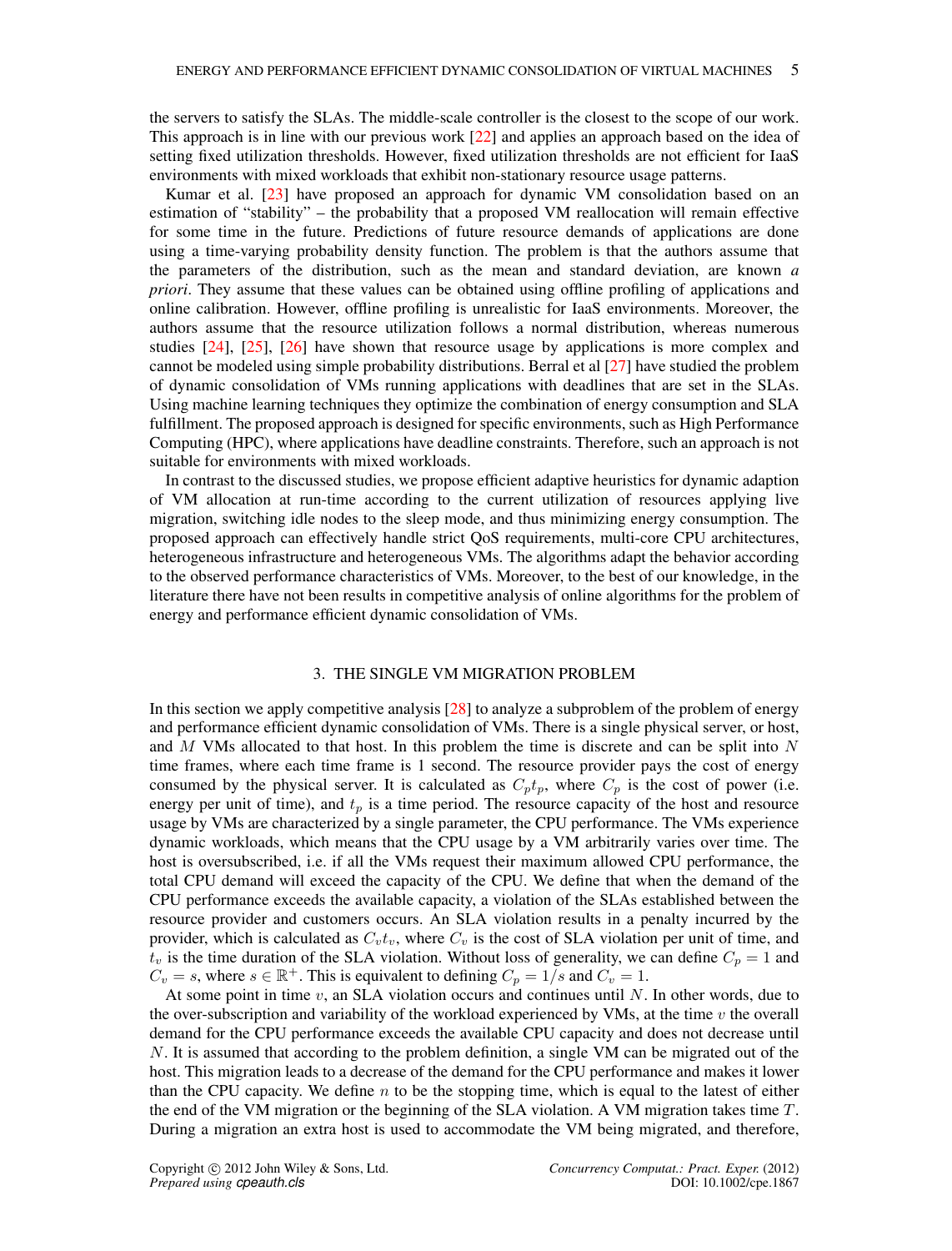the total energy consumed during a VM migration is  $2C_pT$ . The problem is to determine the time  $m$  when a VM migration should be initiated to minimize the total cost consisting of the energy cost and the cost caused by an SLA violation if it takes place. Let  $r$  be the remaining time since the beginning of the SLA violation, i.e.  $r = n - v$ .

# *3.1. The Cost Function*

To analyze the problem, we define a cost function as follows. The total cost includes the cost caused by the SLA violation and the cost of the *extra* energy consumption. The extra energy consumption is the energy consumed by the extra host where a VM is migrated to, and the energy consumed by the main host after the beginning of the SLA violation. In other words, all the energy consumption is taken into account except for the energy consumed by the main host from  $t_0$  (the starting time) to  $v$ . The reason is that this part of energy cannot be eliminated by any algorithm by the problem definition. Another restriction is that the SLA violation cannot occur until a migration starting at  $t_0$ can be finished, i.e.  $v > T$ . According to the problem statement, we define the cost function  $C(v, m)$ as shown in  $(1)$ .

<span id="page-5-0"></span>
$$
C(v,m) = \begin{cases} (v-m)C_p & \text{if } m < v, v - m \ge T, \\ (v-m)C_p + 2(m-v+T)C_p + (m-v+T)C_v & \text{if } m \le v, v - m < T, \\ rC_p + (r-m+v)C_p + rC_v & \text{if } m > v. \end{cases}
$$
(1)

The cost function C defines three cases, which cover all possible relationships between v and m. We denote the cases of [\(1\)](#page-5-0) as  $C_1$ ,  $C_2$ , and  $C_3$  respectively.  $C_1$  describes the case when the migration occurs before the occurrence of the SLA violation ( $m < v$ ), but the migration starts not later than T before the beginning of the SLA violation  $(v - m > T)$ . In this case the cost is just  $(v - m)C_n$ , i.e. the cost of energy consumed by the extra host from the beginning of the VM migration to the beginning of the potential SLA violation. There is no cost of SLA violation, as according to the problem statement the stopping time is exactly the beginning of the potential SLA violation, so the duration of the SLA violation is 0.

 $C_2$  describes the case when the migration occurs before the occurrence of the SLA violation  $(m \le v)$ , but the migration starts later than T before the beginning of the SLA violation  $(v - m <$ T).  $C_2$  contains three terms: (a)  $(v - m)C_p$ , the cost of energy consumed by the extra host from the beginning of the migration to the beginning of the SLA violation; (b)  $2(m - v + T)C_p$ , the cost of energy consumed by both the main host and the extra host from the beginning of the SLA violation to n; (c)  $(m - v + T)C_v$ , the cost of the SLA violation from the beginning of the SLA violation to the end of the VM migration.  $C_3$  describes the case when the migration starts after the beginning of the SLA violation. In this case the cost consists of three terms: (a)  $rC_p$ , the cost of energy consumed by the main host from the beginning of the SLA violation to n; (b)  $(r - m + v)C_p$ , the cost of energy consumed by the extra host from the beginning of the VM migration to n; (c)  $rC_v$ , the cost of SLA violation from the beginning of the SLA violation to  $n$ .

### *3.2. The Optimal Offline Algorithm*

### <span id="page-5-1"></span>*Theorem 1*

The optimal offline algorithm for the single VM migration problem incurs the cost of  $\frac{T}{s}$ , and is achieved when  $\frac{v-m}{T} = 1$ .

### *Proof*

To find the cost of the optimal offline algorithm, we analyze the range of the cost function for the domain of all possible algorithms. The quality of an algorithm for this problem depends of the relation between v and  $m$ , i.e. on the difference between the time when the VM migration is initiated by the algorithm and the time when the SLA violation starts. We can define  $v - m = aT$ , where  $a \in \mathbb{R}$ . Therefore,  $m = v - aT$ , and  $a = \frac{v - m}{T}$ . Further, we analyze the three cases defined by the cost function [\(1\)](#page-5-0).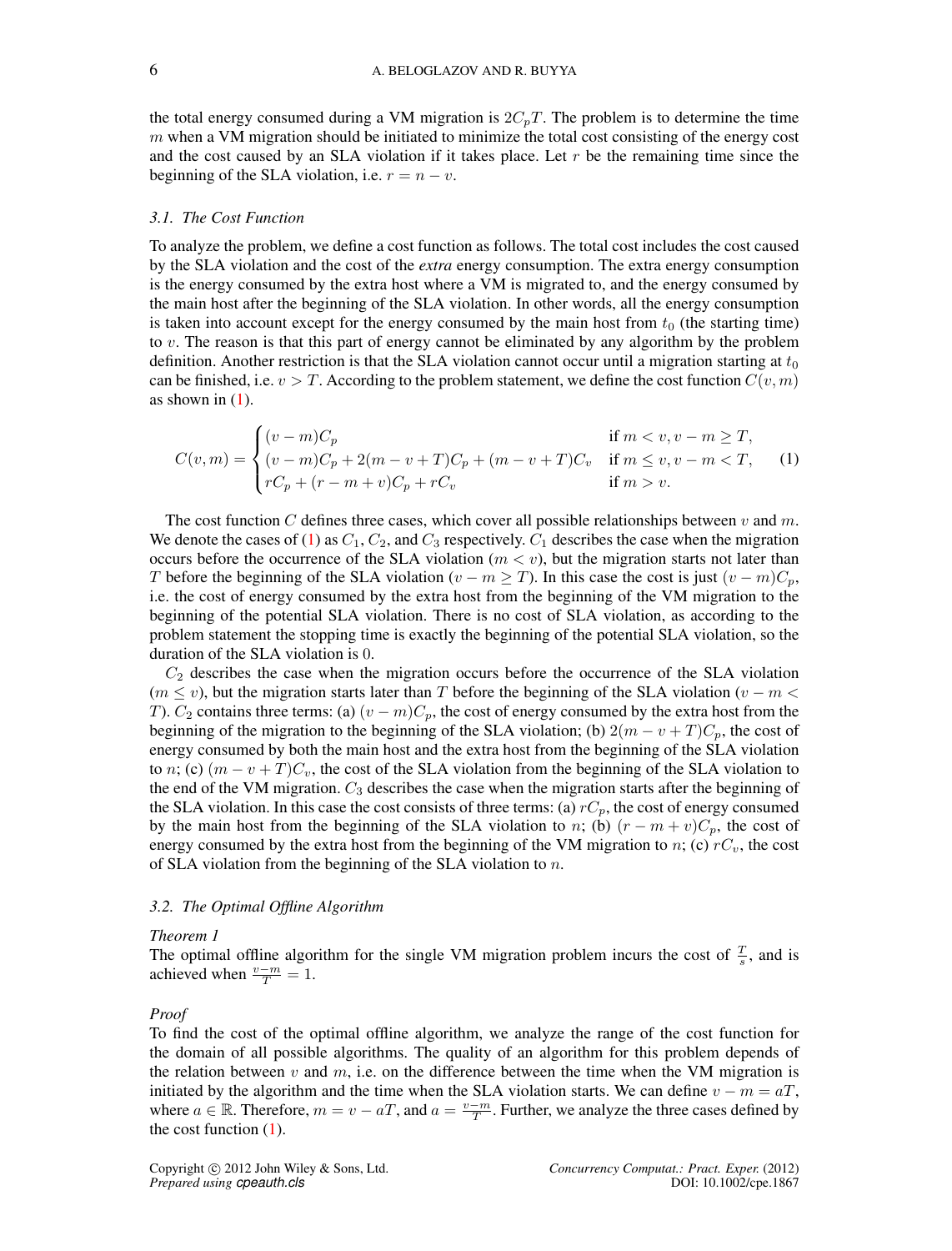1.  $m < v, v - m \geq T$ . Thus,  $aT \geq T$  and  $a \geq 1$ . By the substitution of m in the second case of  $(1)$ , we get  $(2)$ .

$$
C_1(v, a) = (v - v + aT)C_p = aTC_p \tag{2}
$$

<span id="page-6-0"></span>2.  $m \le v, v - m \le T$ . Thus,  $a > 0$  and  $aT \le T$ . Therefore,  $0 \le a \le 1$ . By the substitution of m in the first case of  $(1)$ , we get  $(3)$ .

<span id="page-6-1"></span>
$$
C_2(v, a) = (v - v + aT)C_p + 2(v - aT - v + T)C_p + (v - aT - v + T)C_v
$$
  
= aTC\_p + 2T(1 - a)C\_p + T(1 - a)C\_v  
= T(2 - a)C\_p + T(1 - a)C\_v (3)

<span id="page-6-2"></span>3.  $m > v$ . Thus,  $a < 0$ . By simplifying the third case of [\(1\)](#page-5-0), we get [\(4\)](#page-6-2).

$$
C_3(v,m) = rC_p + (r - m + v)C_p + rC_v
$$
  
=  $(2r - m + v)C_p + rC_v$  (4)

For this case, r is the time from the beginning of the SLA violation to the end of the migration. Therefore,  $r = m - v + T$ . By the substitution of m, we get  $r = T(1 - a)$ . By the substitution of m and r in [\(4\)](#page-6-2), we get [\(5\)](#page-6-3).

$$
C_3(v, a) = (2T - 2aT - v + aT + v)C_p + T(1 - a)C_v
$$
  
= T(2 - a)C\_p + T(1 - a)C\_v  
= C\_2(v, a) (5)

<span id="page-6-3"></span>As  $C_3(v, a) = C_2(v, a)$ , we simplify the function to just two case. Both of the cases are linear in a and do not depend on  $v(6)$  $v(6)$ .

<span id="page-6-4"></span>
$$
C(a) = \begin{cases} T(2-a)C_p + T(1-a)C_v & \text{if } a < 1, \\ aTC_p & \text{if } a \ge 1. \end{cases}
$$
 (6)

According to the problem definition, we can make the following substitutions:  $C_p = 1/s$  and  $C_v = 1 (7).$  $C_v = 1 (7).$  $C_v = 1 (7).$ 

<span id="page-6-5"></span>
$$
C(a) = \begin{cases} \frac{T(2-a)}{s} + T(1-a) & \text{if } a < 1, \\ \frac{aT}{s} & \text{if } a \ge 1. \end{cases}
$$
 (7)

It is clear that [\(7\)](#page-6-5) reaches its minimum  $\frac{T}{s}$  at  $a = 1$ , i.e. when  $\frac{v-m}{T} = 1$ . This solution corresponds to an algorithm that always initiates the VM migration exactly at  $m = v - T$ . Such an algorithm must have perfect knowledge of the time when the SLA violation will occur before it actually occurs. This algorithm is the optimal offline algorithm for the single VM migration problem.

 $\Box$ 

### *3.3. The Optimal Online Deterministic Algorithm*

In a real world setting, a control algorithm does not have complete knowledge of future events, and therefore, has to deal with an *online problem*. According to Borodin and El-Yaniv [\[28\]](#page-23-8), optimization problems in which the input is received in an online manner and in which the output must be produced online are called *online problems*. Algorithms that are designed for online problems are called *online algorithms*. One of the ways to characterize the performance and efficiency of online algorithms is to apply competitive analysis. In the framework of competitive analysis, the quality of online algorithms is measured relatively to the best possible performance of algorithms that have complete knowledge of the future. An online algorithm ALG is *c-competitive* if there is a constant a, such that for all finite sequences I:

$$
ALG(I) \le c \cdot OPT(I) + a,\tag{8}
$$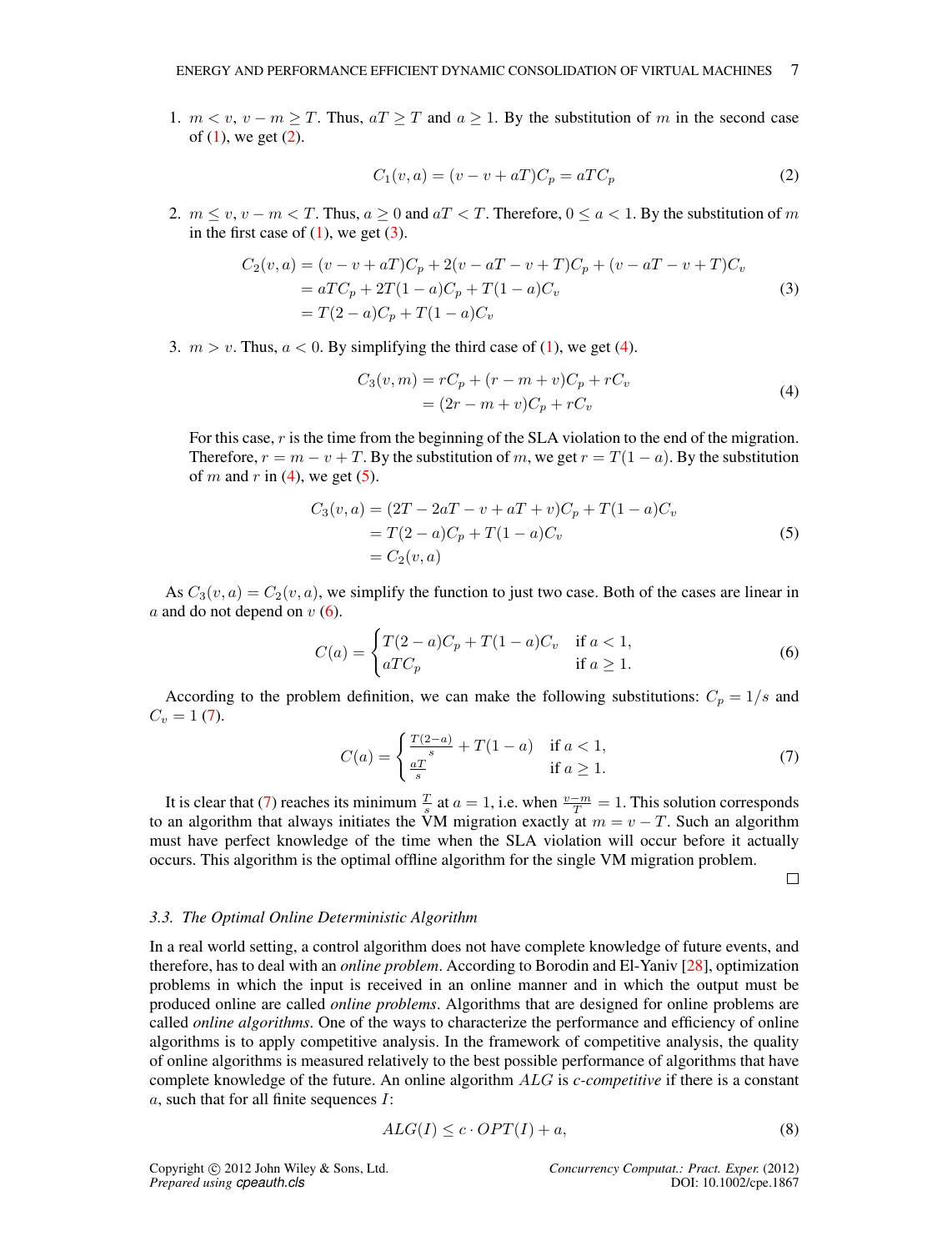where  $ALG(I)$  is the cost incurred by  $ALG$  for the input I;  $OPT(I)$  is the cost of the optimal offline algorithm for the input sequence  $I$ ; and  $a$  is a constant. This means that for all possible inputs,  $ALG$  incurs a cost within the constant factor  $c$  of the optimal offline cost plus a constant  $a, c$  can be a function of the problem parameters, but it must be independent of the input I. If ALG is c-competitive, we say that ALG attains a *competitive ratio* c. In competitive analysis, an online deterministic algorithm is analyzed against the input generated by an omnipotent malicious adversary. Based on the knowledge of the online algorithm, the adversary generates the worst possible input for the online algorithm, i.e. the input that maximizes the competitive ratio. An algorithm's *configuration* is the algorithm's state with respect to the outside world, which should not be confused with the algorithm's internal state consisting of its control and internal memory.

We continue the analysis of the single VM migration problem by finding the optimal online deterministic algorithm and its competitive ratio.

#### *Theorem 2*

The competitive ratio of the optimal online deterministic algorithm for the single VM migration problem is  $2 + s$ , and the algorithm is achieved when  $m = v$ .

# *Proof*

Using the cost function found in Theorem [1,](#page-5-1) the competitive ratio of any online algorithm is defined as in [\(9\)](#page-7-1).

<span id="page-7-1"></span>
$$
\frac{ALG(I)}{OPT(I)} = \begin{cases} \frac{T(2-a) + sT(1-a)}{s} \cdot \frac{s}{T} = 2 + s - a(1+s) & \text{if } a < 1, \\ \frac{aT}{s} \cdot \frac{s}{T} = a & \text{if } a \ge 1, \end{cases}
$$
(9)

where  $a = \frac{v-m}{T}$ . The configuration of any online algorithm for the single VM migration problem is the current time i; the knowledge of whether an SLA violation is in place; and v if  $i \geq v$ . Therefore, there are two possible classes of online deterministic algorithms for this problem:

- 1. Algorithms  $ALG_1$  that define m as a function of i, i.e.  $m = f(i)$  and  $a = \frac{v f(i)}{T}$  $\frac{J(i)}{T}$ .
- 2. Algorithms  $ALG_2$  that define m as a function of v, i.e.  $m = g(v)$  and  $a = \frac{v g(v)}{T}$  $\frac{g(v)}{T}$ .

For algorithms from the first class,  $a$  can grow arbitrarily large, as  $m$  is not a function of  $v$ , and the adversary will select v such that it is infinitely greater than  $f(i)$ . As  $a \to \infty$ ,  $\frac{ALG_1(I)}{OPT(I)} \to \infty$ ; therefore, all algorithms from the first class are not competitive.

For the second class,  $m \ge v$ , as m is a function of v, and v becomes known for an online algorithm when  $i = v$ . Therefore  $\frac{ALG_2(I)}{OPT(I)} = 2 + s - a(1 + s)$ , where  $a \le 0$ . The minimum competitive ratio of  $2 + s$  is obtained at  $a = 0$ . Thus, the optimal online deterministic algorithm for the single VM migration problem is achieved when  $a = 0$ , or equivalently  $m = v$ , and its competitive ratio is  $2 + s$ .  $\Box$ 

#### 4. THE DYNAMIC VM CONSOLIDATION PROBLEM

<span id="page-7-0"></span>In this section we analyze a more complex problem of dynamic VM consolidation considering multiple hosts and multiple VMs. For this problem, we define that there are  $n$  homogeneous hosts, and the capacity of each host is  $A_h$ . Although VMs experience variable workloads, the maximum CPU capacity that can be allocated to a VM is  $A_v$ . Therefore, the maximum number of VMs allocated to a host when they demand their maximum CPU capacity is  $m = \frac{A_h}{A_v}$ . The total number of VMs is nm. VMs can be migrated between hosts using live migration with a migration time  $t_m$ . As for the single VM migration problem defined in Section [3,](#page-4-0) an SLA violation occurs when the total demand for the CPU performance exceeds the available CPU capacity, i.e.  $A<sub>h</sub>$ . The cost of power is  $C_p$ , and the cost of SLA violation per unit of time is  $C_v$ . Without loss of generality, we can define  $C_p = 1$  and  $C_v = s$ , where  $s \in \mathbb{R}^+$ . This is equivalent to defining  $C_p = 1/s$  and  $C_v = 1$ . We assume that when a host is idle, i.e. there is no allocated VMs, it is switched off and consumes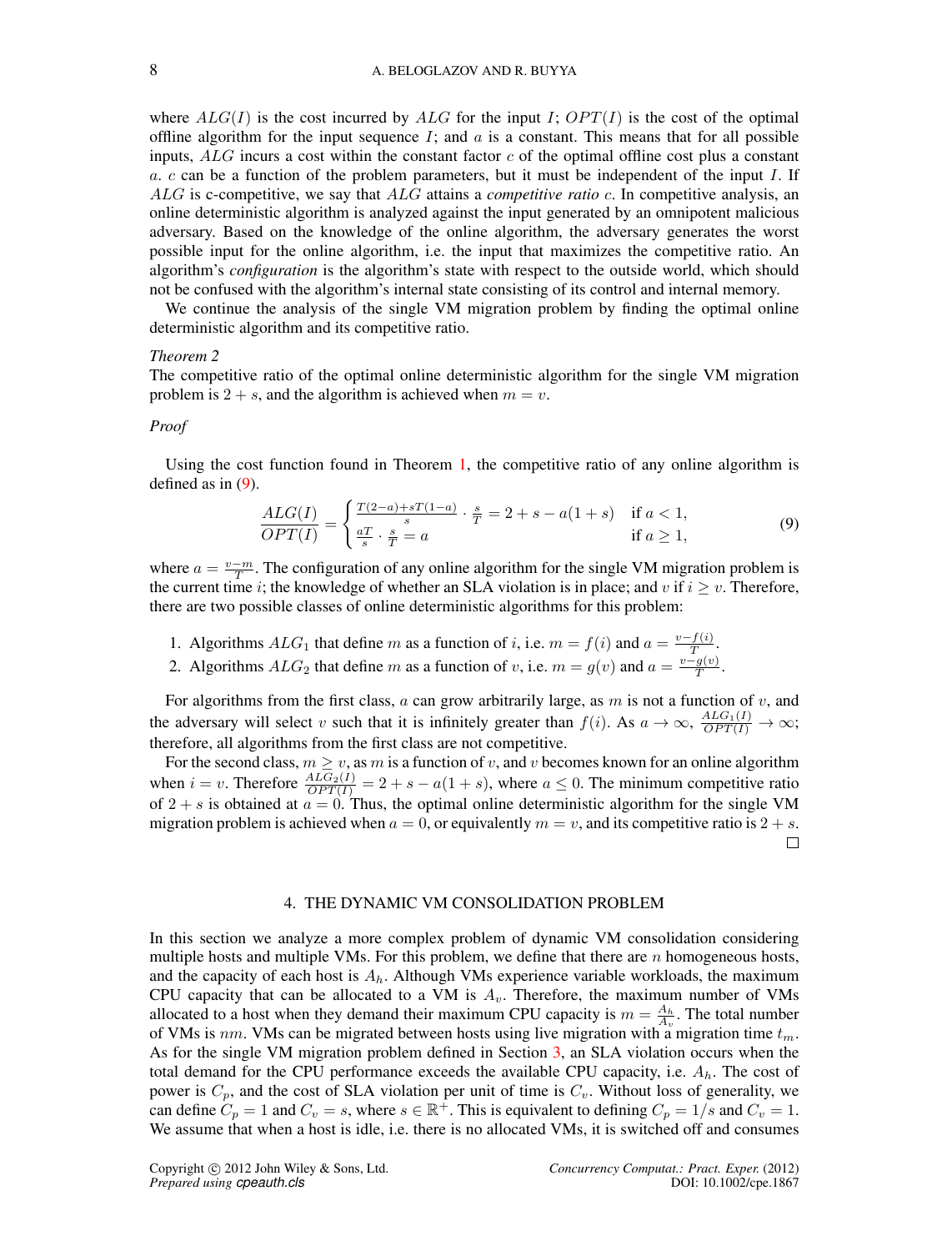no power, or switched to the sleep mode with negligible power consumption. We call non-idle hosts active. The total cost  $C$  is defined as follows:

$$
C = \sum_{t=t_0}^{T} \left( C_p \sum_{i=0}^{n} a_{ti} + C_v \sum_{j=0}^{n} v_{tj} \right),
$$
 (10)

where  $t_0$  is the initial time; T is the total time;  $a_{ti} \in \{0, 1\}$  indicating whether the host i is active at the time t;  $v_{ti} \in \{0,1\}$  indicating whether the host j is experiencing an SLA violation at the time t. The problem is to determine what time, which VMs and where should be migrated to minimize the total cost C.

### *4.1. The Optimal Online Deterministic Algorithm*

### <span id="page-8-1"></span>*Theorem 3*

The upper bound of the competitive ratio of the optimal online deterministic algorithm for the dynamic VM consolidation problem is  $\frac{ALG(I)}{OPT(I)} \leq 1 + \frac{ms}{2(m+1)}$ .

### *Proof*

Similarly to the single VM migration problem, the optimal online deterministic algorithm for the dynamic VM consolidation problem migrates a VM from a host when an SLA violation occurs at this host. The algorithm always consolidates VMs to the minimum number of hosts, ensuring that the allocation does not cause an SLA violation. The omnipotent malicious adversary generates the CPU demand by VMs in a way that cause as much as possible SLA violation, while keeping as many as possible hosts active, i.e. consuming energy.

As  $mA_v = A_h$ , for any  $k > m$ ,  $k \in \mathbb{N}$ ,  $kA_v > A_h$ . In other words, an SLA violation occurs at a host when at least  $m + 1$  VMs are allocated to this host, and these VMs demand their maximum CPU capacity  $A_{\nu}$ . Therefore, the maximum number of hosts that experience an SLA violation simultaneously  $n_v$  is defined as in [\(11\)](#page-8-0).

<span id="page-8-0"></span>
$$
n_v = \left\lfloor \frac{nm}{m+1} \right\rfloor. \tag{11}
$$

In a case of a simultaneous SLA violation at  $n_v$  hosts, the number of hosts not experiencing an SLA violation is  $n_r = n - n_v$ . The strategy of the adversary is to make the online algorithm keep all the hosts active all the time and make  $n_v$  hosts experience an SLA violation half of the time. To show how this is implemented, we split the time into periods of length  $2t_m$ . Then  $T - t_0 = 2t_m\tau$ , where  $\tau \in \mathbb{R}^+$ . Each of these periods can be split into two equal parts of length  $t_m$ . The adversary acts as follows for these two parts of each period:

- 1. During the first  $t_m$ , the adversary sets the CPU demand by the VMs in a way to allocate exactly  $m + 1$  VMs to  $n_v$  hosts by migrating VMs from  $n_v$  hosts. As the VM migration time is  $t_m$ , the total cost during this period of time is  $t_m nC_p$ , as all the hosts are active during migrations, and there is no SLA violation.
- 2. During the next  $t_m$ , the adversary sets the CPU demand by the VMs to the maximum causing an SLA violation at  $n_v$  hosts. The online algorithm reacts to the SLA violation, and migrates the necessary number of VMs back to  $n_r$  hosts. During this period of time, the total cost is  $t_m(nC_p + n_vC_v)$ , as all the hosts are again active, and  $n_v$  hosts are experiencing an SLA violation.

Therefore, the total cost during a time period  $2t_m$  is defined as follows:

$$
C = 2t_m nC_p + t_m n_v C_v.
$$
\n<sup>(12)</sup>

This leads to the following total cost incurred by the optimal online deterministic algorithm  $(ALG)$  for the input I:

$$
ALG(I) = \tau t_m (2nC_p + n_v C_v). \tag{13}
$$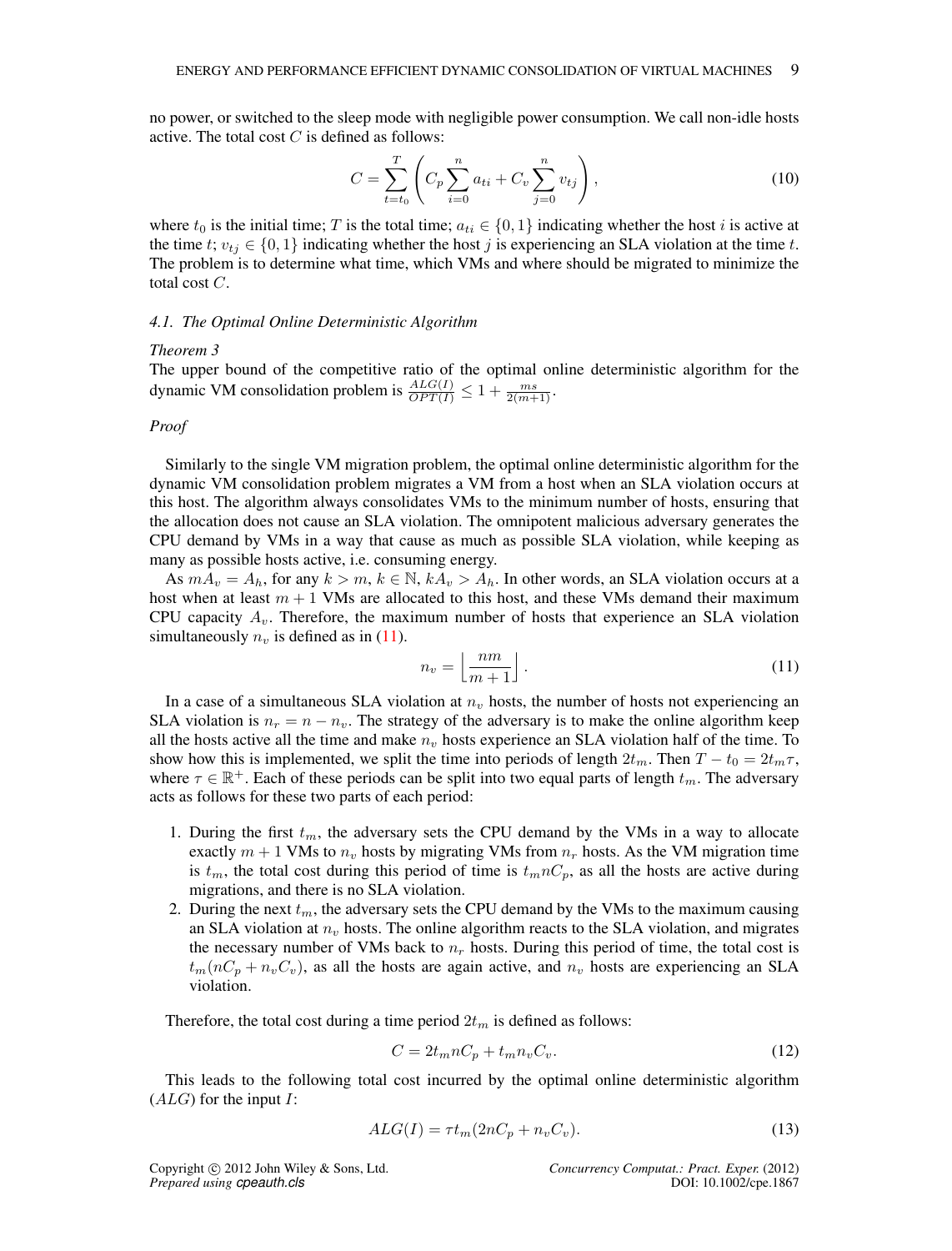The optimal offline algorithm for this kind of workload will just keep  $m$  VMs at each host all the time without any migrations. Thus, the total cost incurred by the optimal offline algorithm is defined as shown in  $(14)$ .

<span id="page-9-0"></span>
$$
OPT(I) = 2\tau t_m nC_p. \tag{14}
$$

Having determined both costs, we can find the competitive ratio of the optimal offline deterministic algorithm [\(15\)](#page-9-1).

<span id="page-9-1"></span>
$$
\frac{ALG(I)}{OPT(I)} = \frac{\tau t_m (2nC_p + n_v C_v)}{2\tau t_m nC_p} = \frac{2nC_p + n_v C_v}{2nC_p} = 1 + \frac{n_v C_v}{2nC_p}.\tag{15}
$$

Via the substitution of  $C_p = 1/s$  and  $C_v = 1$ , we get [\(16\)](#page-9-2).

<span id="page-9-2"></span>
$$
\frac{ALG(I)}{OPT(I)} = 1 + \frac{n_v s}{2n}.\tag{16}
$$

First, we consider the case when  $mod \frac{nm}{m+1} = 0$ , and thus  $n_v = \frac{nm}{m+1}$ . For this case the competitive ratio is shown in [\(17\)](#page-9-3).

<span id="page-9-3"></span>
$$
\frac{ALG_1(I)}{OPT(I)} = 1 + \frac{nms}{2n(m+1)} = 1 + \frac{ms}{2(m+1)}.\tag{17}
$$

If mod  $\frac{nm}{m+1} \neq 0$ , then due to the remainder,  $n_v$  is less than in the first case. Therefore, the competitive ratio is defined as in [\(18\)](#page-9-4).

<span id="page-9-4"></span>
$$
\frac{ALG_2(I)}{OPT(I)} < 1 + \frac{ms}{2(m+1)}.\tag{18}
$$

If we combine both cases, the competitive ratio can be defined as in  $(19)$ , which is an upper bound of the competitive ratio of the optimal online deterministic algorithm for the dynamic VM consolidation problem.

<span id="page-9-5"></span>
$$
\frac{ALG(I)}{OPT(I)} \le 1 + \frac{ms}{2(m+1)}.\tag{19}
$$

$$
\Box
$$

### *4.2. Non-Deterministic Online Algorithms*

It is known that non-deterministic, or randomized, online algorithms typically improve upon the quality of their deterministic counterparts [\[29\]](#page-23-9). Therefore, it can be expected that the competitive ratio of online randomized algorithms for the single VM migration problem (Section [3\)](#page-4-0), which falls back to the optimal online deterministic algorithm when  $i \geq v$ , lies between  $\frac{T}{s}$  and  $2 + s$ . Similarly, it can be expected that the competitive ratio of online randomized algorithms for the dynamic VM consolidation problem should be improved relatively to the upper bound determined in Theorem [3.](#page-8-1) In competitive analysis, randomized algorithms are analyzed against different types of adversaries than the omnipotent malicious adversary used for deterministic algorithms. For example, one of these adversaries is the oblivious adversary that generates a complete input sequence prior to the beginning of the algorithm execution. It generates an input based on knowledge of probability distributions used by the algorithm.

Another approach to analyzing randomized algorithms is finding the average-case performance of an algorithm based on distributional models of the input. However, in a real world setting, the workload experienced by VMs is more complex and cannot be modeled using simple statistical distributions [\[24\]](#page-23-4). For example, it has been shown that web workloads have such properties as correlation between workload attributes, non-stationarity, burstiness, and self-similarity [\[25\]](#page-23-5). Job arrival times in Grid and cluster workloads have been identified to exhibit such patterns as pseudoperiodicity, long range dependency, and multifractal scaling  $[26]$ . In Section [6,](#page-12-0) we propose adaptive algorithms that rely on statistical analysis of historical data of the workload. One of the assumptions is that workloads are not completely random, and future events can be predicted based on the past data. However, such algorithms cannot be analyzed using simple distributional or adversary models, such as oblivious adversary, as realistic workloads require more complex modeling, e.g. using Markov chains [\[30\]](#page-23-10). We plan to investigate these workload models in future work.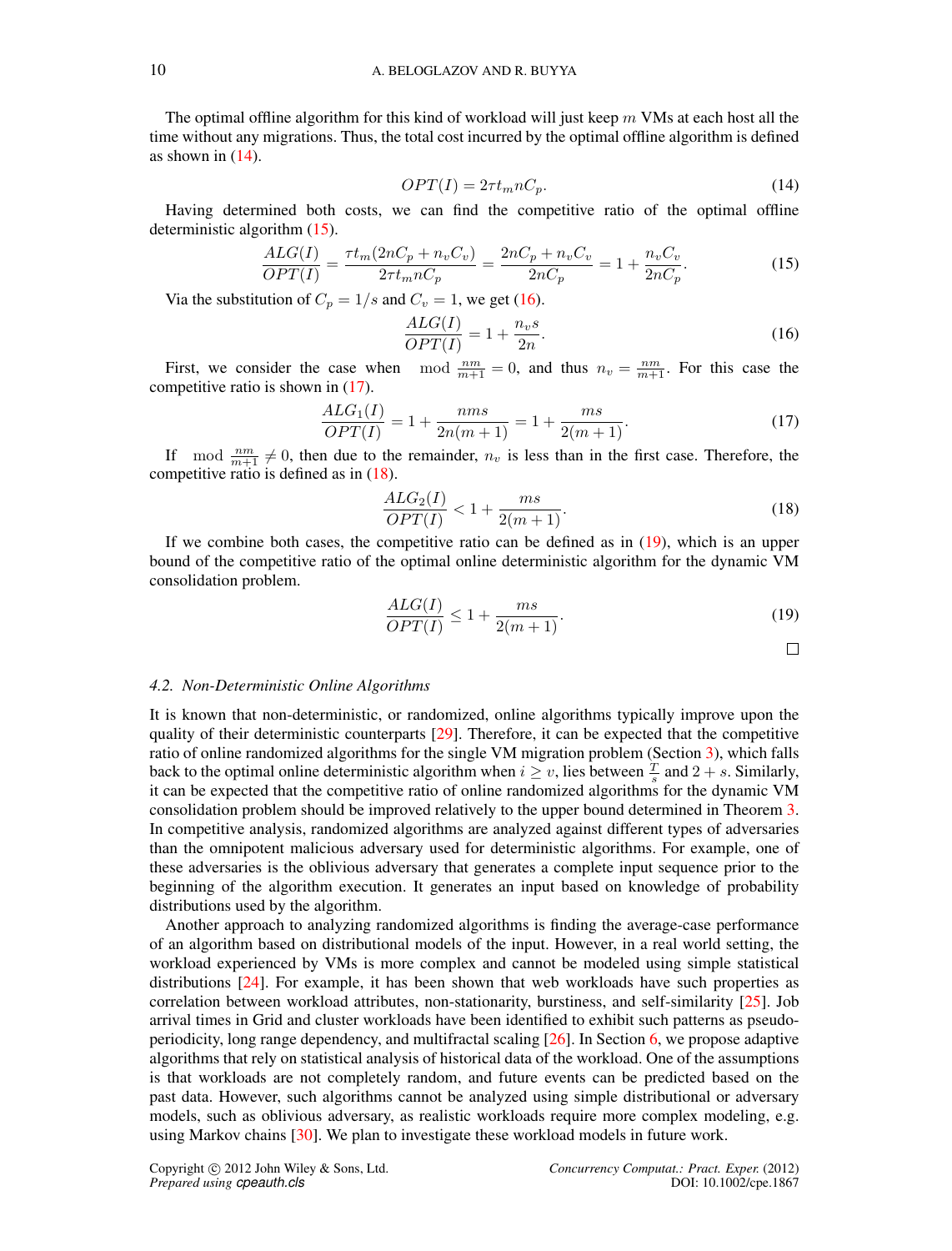# 5. THE SYSTEM MODEL

<span id="page-10-0"></span>In this paper, the targeted system is an IaaS environment, represented by a large-scale data center consisting of  $N$  heterogeneous physical nodes. Each node  $i$  is characterized by the CPU performance defined in Millions Instructions Per Second (MIPS), amount of RAM and network bandwidth. The servers do not have local disks, the storage is provided as a Network Attached Storage (NAS) to enable live migration of VMs. The type of the environment implies no knowledge of application workloads and time for which VMs are provisioned. Multiple independent users submit requests for provisioning of M heterogeneous VMs characterized by requirements to processing power defined in MIPS, amount of RAM and network bandwidth. The fact that the VMs are managed by independent users implies that the resulting workload created due to combining multiple VMs on a single physical node is mixed. The mixed workload is formed by various types of applications, such as HPC and web-applications, which utilize the resources simultaneously. The users establish SLAs with the resource provider to formalize the QoS delivered. The provider pays a penalty to the users in cases of SLA violations.

<span id="page-10-1"></span>

Figure 2. The system model

The software layer of the system is tiered comprising local and global managers (Figure [2\)](#page-10-1). The local managers reside on each node as a module of the VMM. Their objective is the continuous monitoring of the node's CPU utilization, resizing the VMs according to their resource needs, and deciding when and which VMs should to be migrated from the node (4). The global manager resides on the master node and collects information from the local managers to maintain the overall view of the utilization of resources (2). The global manager issues commands for the optimization of the VM placement (3). VMMs perform actual resizing and migration of VMs as well as changes in power modes of the nodes  $(5)$ .

# *5.1. Multi-Core CPU Architectures*

In our model, physical servers are equipped with multi-core CPUs. We model a multi-core CPU with n cores each having m MIPS as a single-core CPU with the total capacity of  $nm$  MIPS. This is justified as applications, as well as VMs, are not tied down to processing cores and can be executed on an arbitrary core using a time-shared scheduling algorithm. The only limitation is that the CPU capacity required for a VM must be less or equal to the capacity of a single core. The reason is that if the CPU capacity required for a VM higher than the capacity of a single core, then a VM must be executed on more than one core in parallel. However, we do not assume that VMs can be arbitrarily parallelized, as there is no *a priori* knowledge of the applications running on a VM and automatic parallelization is a complex research problem.

# <span id="page-10-2"></span>*5.2. Power Model*

Power consumption by computing nodes in data centers is mostly determined by the CPU, memory, disk storage, power supplies and cooling systems [\[31\]](#page-23-11). Recent studies [\[5\]](#page-22-4), [\[13\]](#page-22-12) have shown that the power consumption by servers can be accurately described by a linear relationship between the power consumption and CPU utilization, even when Dynamic Voltage and Frequency Scaling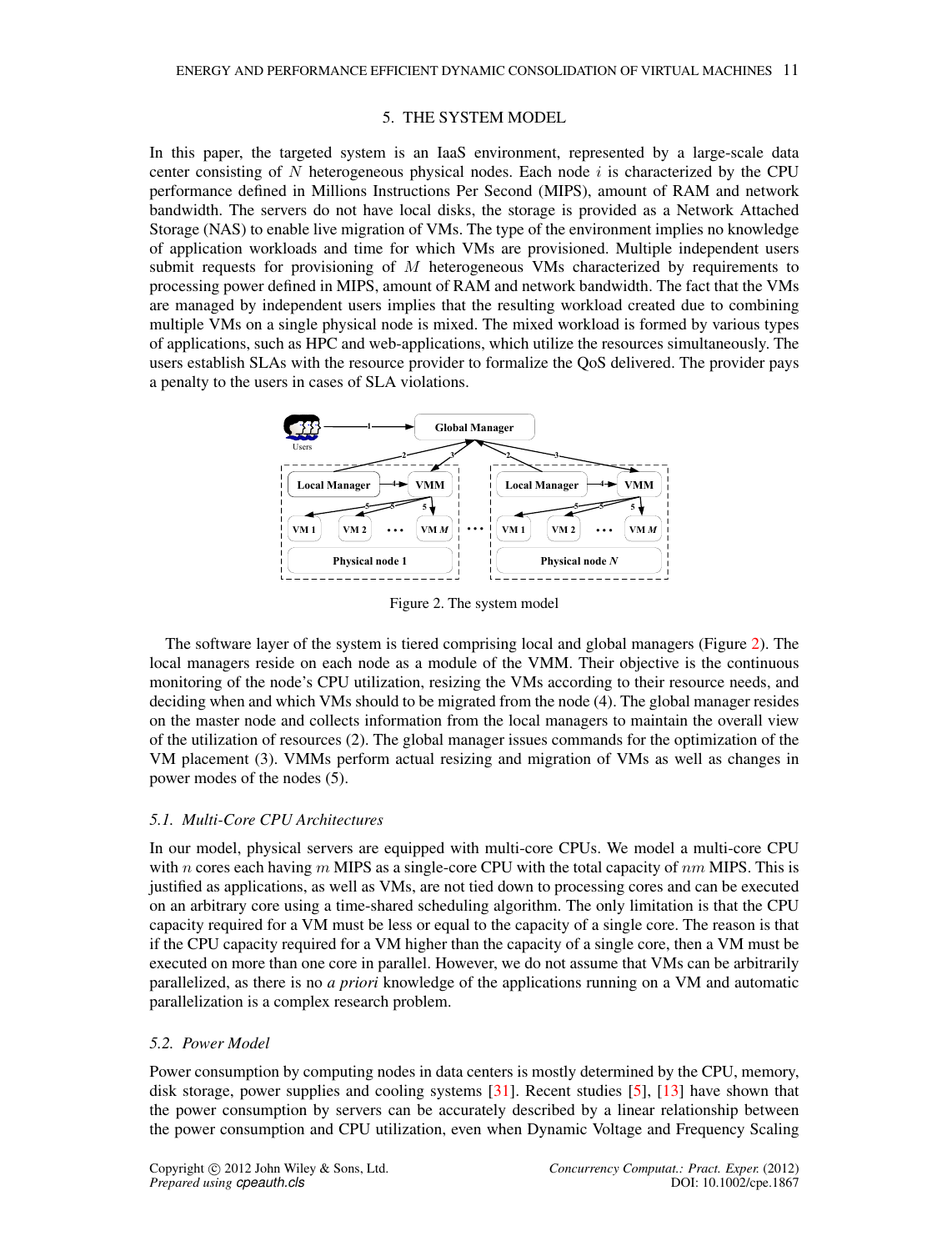<span id="page-11-1"></span>

| v<br>× |
|--------|
|        |
| ٠      |
|        |

| Server                                                        |  |  |  |  |  | $0\%$ 10% 20% 30% 40% 50% 60% 70% 80% 90% 100% |
|---------------------------------------------------------------|--|--|--|--|--|------------------------------------------------|
| HP ProLiant G4   86 89.4 92.6 96 99.5 102 106 108 112 114 117 |  |  |  |  |  |                                                |
| HP ProLiant G5   93.7 97 101 105 110 116 121 125 129 133 135  |  |  |  |  |  |                                                |

Table I. Power consumption by the selected servers at different load levels in Watts

(DVFS) is applied. The reason lies in the limited number of states that can be set to the frequency and voltage of a CPU and the fact that voltage and performance scaling is not applied to other system components, such as memory and network interfaces. However, due to the proliferation of multi-core CPUs and virtualization, modern servers are typically equipped with large amounts of memory, which begins to dominate the power consumption by a server [\[31\]](#page-23-11). This fact combined with the difficulty of modeling power consumption by modern multi-core CPUs makes building precise analytical models a complex research problem. Therefore, instead of using an analytical model of power consumption by a server, we utilize real data on power consumption provided by the results of the SPECpower benchmark[†](#page-11-0) .

We have selected two server configurations with dual-core CPUs published in February 2011: HP ProLiant ML110 G4 (Intel Xeon 3040, 2 cores  $\times$  1860 MHz, 4 GB), and HP ProLiant ML110 G5 (Intel Xeon 3075, (2 cores  $\times$  2660 MHz, 4 GB). The configuration and power consumption characteristics of the selected servers are shown in Table [I.](#page-11-1) The reason why we have not chosen servers with more cores is that it is important to simulate a large number of servers to evaluate the effect of VM consolidation. Thus, simulating less powerful CPUs is advantageous, as less workload is required to overload a server. Nevertheless, dual-core CPUs are sufficient to evaluate resource management algorithms designed for multi-core CPU architectures.

## *5.3. Cost of VM Live Migration*

Live migration of VMs allows transferring a VM between physical nodes without suspension and with a short downtime. However, live migration has a negative impact on the performance of applications running in a VM during a migration. Voorsluys et al. have performed an experimental study to investigate the value of this impact and find a way to model it [\[32\]](#page-23-12). They have found that performance degradation and downtime depend on the application's behavior, i.e. how many memory pages the application updates during its execution. However, for the class of applications with variable workloads, such as web-applications, the average performance degradation including the downtime can be estimated as approximately 10% of the CPU utilization. Moreover, in our simulations we model that the same amount of CPU capacity is allocated to a VM on the destination node during the course of migration. This means that each migration may cause some SLA violation; therefore, it is crucial to minimize the number of VM migrations. The length of a live migration depends on the total amount of memory used by the VM and available network bandwidth. This is justified as to enable live migration, the images and data of VMs must be stored on a Network Attached Storage (NAS); and therefore, copying the VM's storage is not required. Thus, for our experiments we define the migration time and performance degradation experienced by a VM  $j$  as shown in  $(20)$ .

<span id="page-11-2"></span>
$$
T_{m_j} = \frac{M_j}{B_j}, \qquad U_{d_j} = 0.1 \cdot \int_{t_0}^{t_0 + T_{m_j}} u_j(t) dt, \qquad (20)
$$

where  $U_{d_j}$  is the total performance degradation by VM j,  $t_0$  is the time when the migration starts,  $T_{m_j}$  is the time taken to complete the migration,  $u_j(t)$  is the CPU utilization by VM j,  $M_j$  is the amount of memory used by VM  $j$ , and  $B_j$  is the available network bandwidth.

<span id="page-11-0"></span><sup>†</sup>The SPECpower benchmark. [http://www.spec.org/power\\_ssj2008/](http://www.spec.org/power_ssj2008/)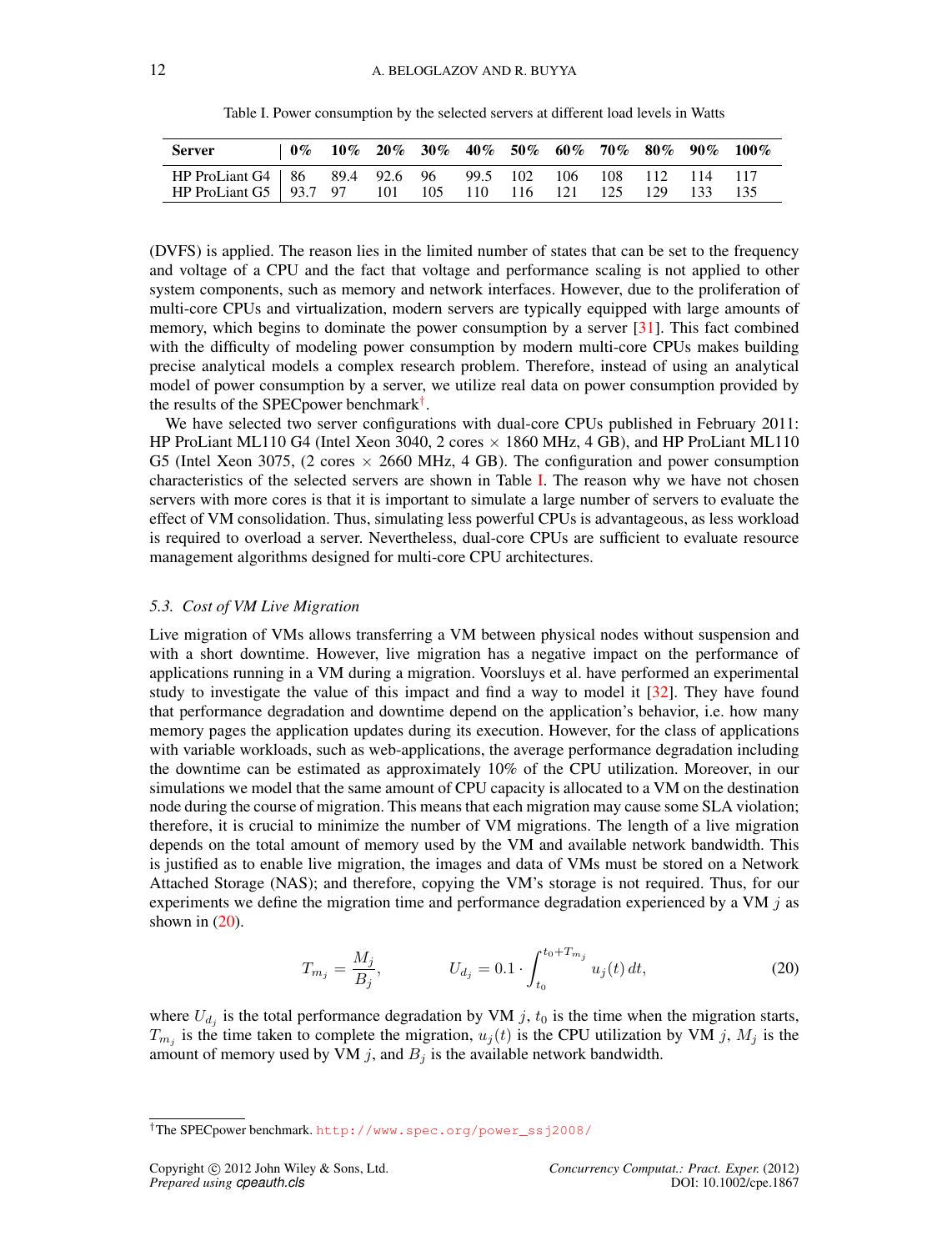### <span id="page-12-3"></span>*5.4. SLA Violation Metrics*

Meeting QoS requirements is extremely important for Cloud computing environments. QoS requirements are commonly formalized in the form of SLAs, which can be determined in terms of such characteristics as minimum throughput or maximum response time delivered by the deployed system. As these characteristics can vary for different applications, it is necessary to define a workload independent metric that can be used to evaluate the SLA delivered to any VM deployed in an IaaS. For our experiments, we define that the SLAs are delivered when 100% of the performance requested by applications inside a VM is provided at any time bounded only by the parameters of the VM. We propose two metrics for measuring the level of SLA violations in an IaaS environment: (1) the percentage of time, during which active hosts have experienced the CPU utilization of 100%, SLA violation Time per Active Host (SLATAH); and (2) the overall performance degradation by VMs due to migrations, Performance Degradation due to Migrations (PDM) [\(21\)](#page-12-1). The reasoning behind the SLATAH is the observation that if a host serving applications is experiencing 100% utilization, the performance of the applications is bounded by the host capacity, therefore, VMs are not being provided with the required performance level.

<span id="page-12-1"></span>
$$
SLATAH = \frac{1}{N} \sum_{i=1}^{N} \frac{T_{s_i}}{T_{a_i}}, \qquad PDM = \frac{1}{M} \sum_{j=1}^{M} \frac{C_{d_j}}{C_{r_j}}, \qquad (21)
$$

where N is the number of hosts;  $T_{s_i}$  is the total time during which the host i has experienced the utilization of 100% leading to an SLA violation;  $T_{a_i}$  is the total of the host i being in the active state (serving VMs); M is the number of VMs;  $C_{d_j}$  is the estimate of the performance degradation of the VM j caused by migrations;  $C_{r_j}$  is the total CPU capacity requested by the VM j during its lifetime. In our experiments, we estimate  $C_{d_j}$  as 10% of the CPU utilization in MIPS during all migrations of the VM  $j$ . Both the SLATAH and PDM metrics independently and with equal importance characterize the level of SLA violations by the infrastructure, therefore, we propose a combined metric that encompasses both performance degradation due to host overloading and due to VM migrations. We denote the combined metric SLA Violation (SLAV), which is calculated as shown in  $(22)$ .

<span id="page-12-2"></span>
$$
SLAV = SLATAH \cdot PDM. \tag{22}
$$

# 6. ADAPTIVE HEURISTICS FOR DYNAMIC VM CONSOLIDATION

<span id="page-12-0"></span>According to the analysis presented in Sections [3](#page-4-0) and [4,](#page-7-0) in this section we propose several heuristics for dynamic consolidation of VMs based on an analysis of historical data of the resource usage by VMs. We split the problem of dynamic VM consolidation into four parts: (1) determining when a host is considered as being overloaded requiring migration of one or more VMs from this host; (2) determining when a host is considered as being underloaded leading to a decision to migrate all VMs from this host and switch the host to the sleep mode; (3) selection of VMs that should be migrated from an overloaded host; and (4) finding a new placement of the VMs selected for migration from the overloaded and underloaded hosts. We discuss the defined subproblems in the following sections.

The general algorithm of VM placement optimization is shown in Algorithm [1.](#page-13-0) First, the algorithm looks through the list of hosts and by applying the overloading detection algorithm checks whether a host is overloaded. If the host is overloaded, the algorithm applies the VM selection policy to select VMs that need to be migrated from the host. Once the list of VMs to be migrated from the overloaded hosts is built, the VM placement algorithm is invoked to find a new placement for the VMs to be migrated. The second phase of the algorithm is finding underloaded hosts and a placement of the VMs from these hosts. The algorithm returns the combined migration map that contains the information on the new VM placement of the VM selected to be migrated from both overloaded and underloaded hosts. The complexity of the algorithm is  $2N$ , where N is the number of hosts.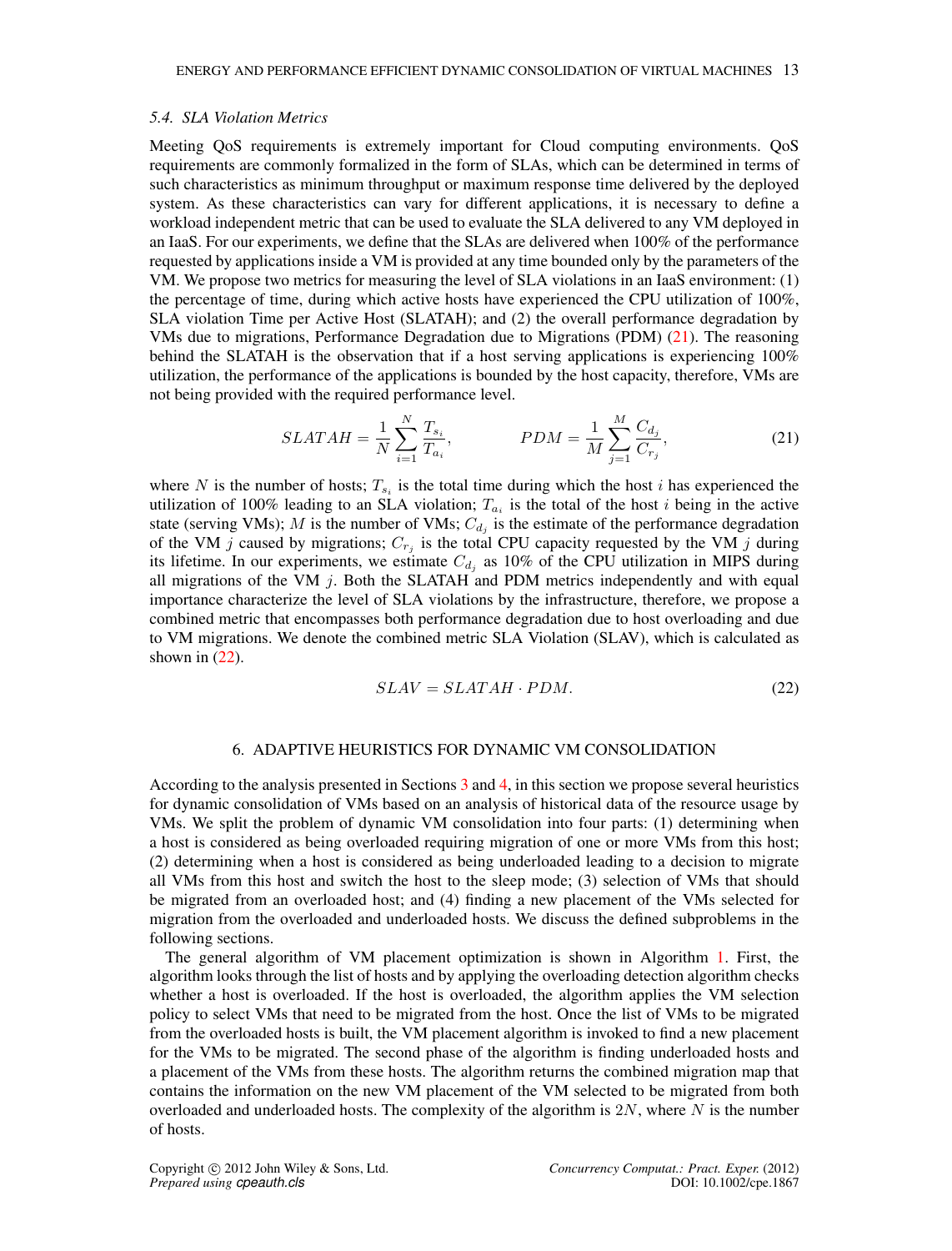| <b>Algorithm 1:</b> VM placement Optimization                                       |
|-------------------------------------------------------------------------------------|
| 1 Input: hostList Output: migrationMap                                              |
| 2 foreach host in hostList do                                                       |
| if is HostOverloaded (host) then<br>3                                               |
| vmsToMigrate.add(getVmsToMigrateFromOverloadedHost(host)<br>$\overline{\mathbf{4}}$ |
| 5 migrationMap.add(getNewVmPlacement(vmsToMigrate))                                 |
| $6$ vmsToMigrate.clear()                                                            |
| 7 foreach host in hostList do                                                       |
| if is Host Underloaded (host) then<br>8                                             |
| vmsToMigrate.add(host.getVmList()<br>9                                              |
| migrationMap.add(qetNewVmPlacement(vmsToMigrate))<br>10                             |
| 11 return migrationMap                                                              |
|                                                                                     |

# <span id="page-13-0"></span>*6.1. Host Overloading Detection*

<span id="page-13-2"></span>*6.1.1. An Adaptive Utilization Threshold: Median Absolute Deviation.* In our previous work we have proposed a heuristic for deciding the time to migrate VMs from a host based on utilization thresholds [\[22\]](#page-23-2). It is based on the idea of setting upper and lower utilization thresholds for hosts and keeping the total utilization of the CPU by all the VMs between these thresholds. If the CPU utilization of a host falls below the lower threshold, all VMs have to be migrated from this host and the host has to be switched to the sleep mode in order to eliminate the idle power consumption. If the utilization exceeds the upper threshold, some VMs have to be migrated from the host to reduce the utilization in order to prevent a potential SLA violation.

However, fixed values of utilization thresholds are unsuitable for an environment with dynamic and unpredictable workloads, in which different types of applications can share a physical resource. The system should be able to automatically adjust its behavior depending on the workload patterns exhibited by the applications. Therefore, we propose novel techniques for the auto-adjustment of the utilization thresholds based on a statistical analysis of historical data collected during the lifetime of VMs. We apply robust methods that are more effective than classical methods for data containing outliers or coming from non-normal distributions. The main idea of the proposed adaptive-threshold algorithms is to adjust the value of the upper utilization threshold depending on the strength of the deviation of the CPU utilization. The higher the deviation, the lower the value of the upper utilization threshold, as the higher the deviation, the more likely that the CPU utilization will reach 100% and cause an SLA violation.

Robust statistics provides an alternative approach to classical statistical methods [\[33\]](#page-23-13). The motivation is to produce estimators that are not unduly affected by small departures from model assumptions. The Median Absolute Deviation (MAD) is a measure of statistical dispersion. It is a more robust estimator of scale than the sample variance or standard deviation, as it behaves better with distributions without a mean or variance, such as the Cauchy distribution. The MAD is a robust statistic, being more resilient to outliers in a data set than the standard deviation. In the standard deviation, the distances from the mean are squared, so on average, large deviations are weighted more heavily, and thus outliers can heavily influence it. In the MAD, the magnitude of the distances of a small number of outliers is irrelevant.

For a univariate data set  $X_1, X_2, ..., X_n$ , the MAD is defined as the median of the absolute deviations from the data's median:

$$
MAD = mediani(|Xi - medianj(Xj)|),
$$
\n(23)

that is, starting with the residuals (deviations) from the data's median, the MAD is the median of their absolute values. We define the upper utilization threshold  $(T_u)$  as shown in [\(24\)](#page-13-1).

<span id="page-13-1"></span>
$$
T_u = 1 - s \cdot MAD,\t\t(24)
$$

Copyright c 2012 John Wiley & Sons, Ltd. *Concurrency Computat.: Pract. Exper.* (2012) *Prepared using cpeauth.cls* DOI: 10.1002/cpe.1867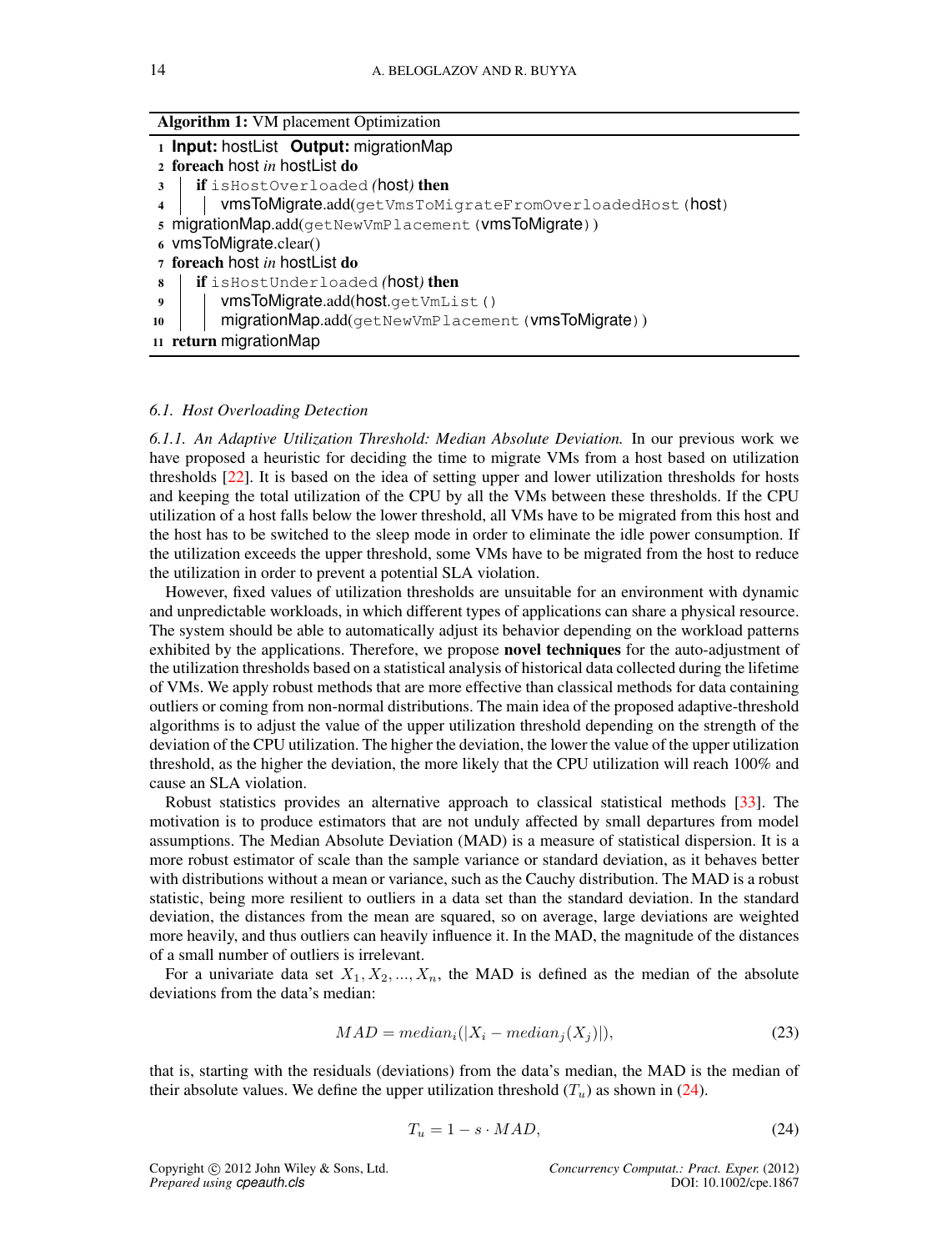where  $s \in \mathbb{R}^+$  is a parameter of the method that defines how aggressively the system consolidates VMs. In other words, the parameter s allows the adjustment of the safety of the method, the lower s, the less the energy consumption, but the higher the level of SLA violations caused by the consolidation.

*6.1.2. An Adaptive Utilization Threshold: Interquartile Range.* In this section, we propose the second method for setting an adaptive upper utilization threshold based on another robust statistic. In descriptive statistics, the interquartile range (IQR), also called the midspread or middle fifty, is a measure of statistical dispersion, being equal to the difference between the third and first quartiles:  $IQR = Q_3 - Q_1$ . Unlike the (total) range, the interquartile range is a robust statistic, having a breakdown point of 25%, and is thus often preferred to the total range. For a symmetric distribution (so the median equals the midhinge, the average of the first and third quartiles), half the IQR equals the MAD. Using IQR, similarly to [\(24\)](#page-13-1) we define the upper utilization threshold as shown in [\(25\)](#page-14-0).

<span id="page-14-0"></span>
$$
T_u = 1 - s \cdot IQR,\tag{25}
$$

where  $s \in \mathbb{R}^+$  is a parameter of the method defining the safety of the method similarly to the parameter s of the method proposed in Section [6.1.1.](#page-13-2)

<span id="page-14-4"></span>*6.1.3. Local Regression.* We base our next algorithm on the Loess method (from the German *loss ¨* – short for *local regression*) proposed by Cleveland [\[34\]](#page-23-14). The main idea of the method of local regression is fitting simple models to localized subsets of data to build up a curve that approximates the original data. The observations  $(x_i, y_i)$  are assigned neighborhood weights using the *tricube weight function* shown in [\(26\)](#page-14-1).

<span id="page-14-1"></span>
$$
T(u) = \begin{cases} (1-|u|^3)^3 & \text{if } |u| < 1, \\ 0 & \text{otherwise,} \end{cases}
$$
 (26)

Let  $\Delta_i(x) = |x_i - x|$  be the distance from x to  $x_i$ , and let  $\Delta_{(i)}(x)$  be these distances ordered from smallest to largest. Then the neighborhood weight for the observation  $(x_i, y_i)$  is defined by the function  $w_i(x)$  [\(27\)](#page-14-2).

<span id="page-14-2"></span>
$$
w_i(x) = T\left(\frac{\Delta_i(x)}{\Delta_{(q)}(x)}\right),\tag{27}
$$

for  $x_i$  such that  $\Delta_i(x) < \Delta_{(q)}(x)$ , where q is the number of observations in the subset of data localized around  $x$ . The size of the subset is defined by a parameter of the method called the *bandwidth*. For example, if the degree of the polynomial fitted by the method is 1, then the parametric family of functions is  $y = a + bx$ . The line is fitted to the data using the weighted leastsquares method with weight  $w_i(x)$  at  $(x_i, y_i)$ . The values of a and b are found by minimizing the function shown in [\(28\)](#page-14-3).

<span id="page-14-3"></span>
$$
\sum_{i=1}^{n} w_i(x)(y_i - a - bx_i)^2.
$$
 (28)

We utilize this approach to fit a trend polynomial to the last  $k$  observations of the CPU utilization, where  $k = \lfloor q/2 \rfloor$ . We fit a polynomial for a single point, the last observation of the CPU utilization, the right boundary  $x_k$  of the data set. The problem of the boundary region is well known as leading to a high bias [\[35\]](#page-23-15). According to Cleveland [\[36\]](#page-23-16), fitted polynomials of degree 1 typically distort peaks in the interior of the configuration of observations, whereas polynomials of degree 2 remove the distortion but result in higher biases at boundaries. Therefore, for our problem we have chosen polynomials of degree 1 to reduce the bias at the boundary.

Let  $x_k$  be the last observation, and  $x_1$  be the  $k^{\text{th}}$  observation from the right boundary. For our case, we let  $x_i$  satisfy  $x_1 \le x_i \le x_k$ , then  $\Delta_i(x_k) = x_k - x_i$ , and  $0 \le \frac{\Delta_i(x_k)}{\Delta_1(x_k)} \le 1$ . Therefore, the tricube weight function can be simplified as  $T^*(u) = (1 - u^3)^3$  for  $0 \le u \le 1$ , and the weight function is the following: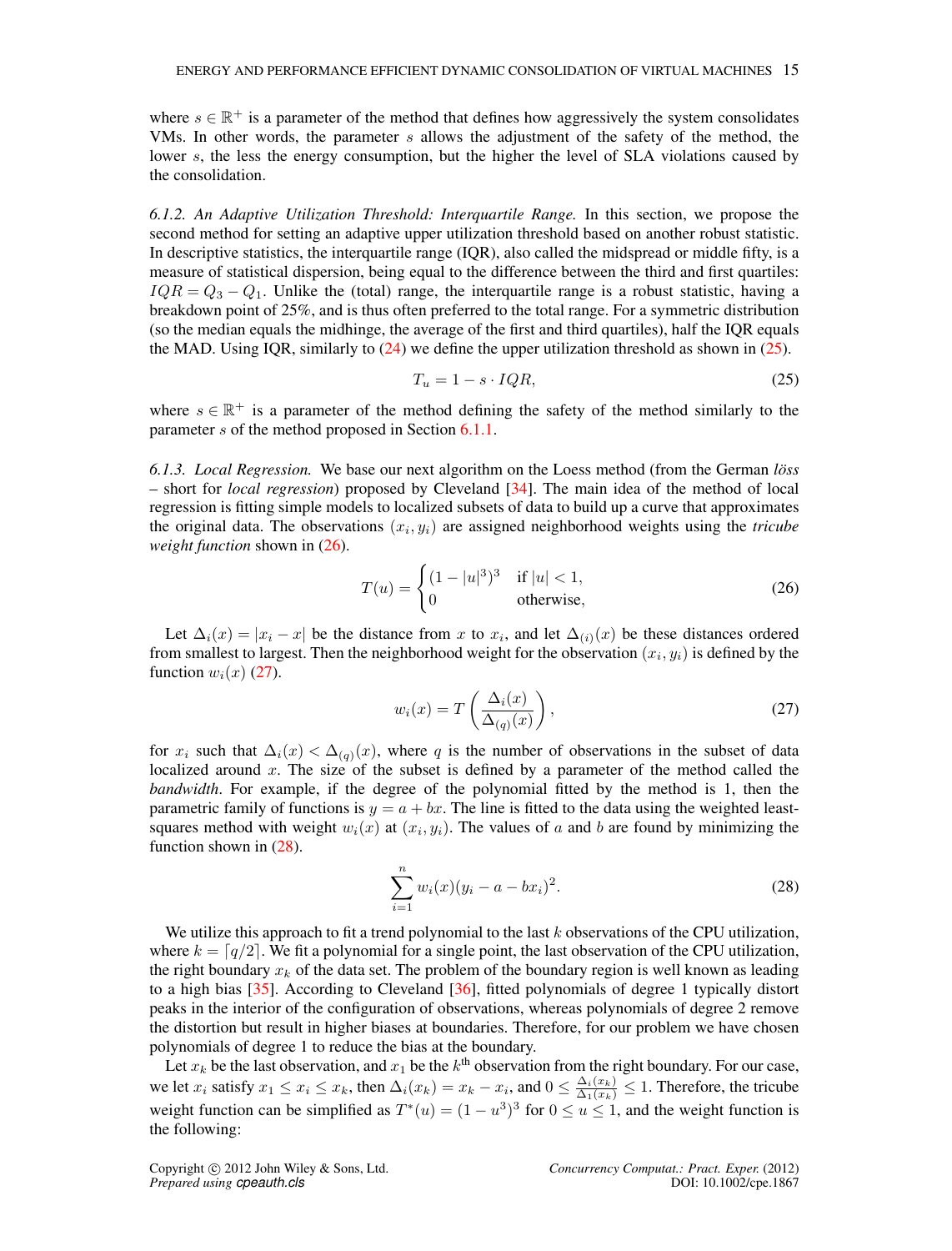$$
w_i(x) = T^* \left( \frac{\Delta_i(x_k)}{\Delta_1(x_k)} \right) = \left( 1 - \left( \frac{x_k - x_i}{x_k - x_1} \right)^3 \right)^3.
$$
 (29)

In our algorithm (LR), using the described method derived from Loess, for each new observation we find a new trend line  $\hat{q}(x) = \hat{a} + \hat{b}x$ . This trend line is used to estimate the next observation  $\hat{g}(x_{k+1})$ . The algorithm decides that the host is considered overloaded and some VMs should be migrated from it if the inequalities [\(30\)](#page-15-0) are satisfied.

<span id="page-15-0"></span>
$$
s \cdot \widehat{g}(x_{k+1}) \ge 1, \qquad x_{k+1} - x_k \le t_m,
$$
\n<sup>(30)</sup>

where  $s \in \mathbb{R}^+$  is the safety parameter; and  $t_m$  is the maximum time required for a migration of any of the VMs allocated to the host. We denote this algorithm Local Regression (LR).

*6.1.4. Robust Local Regression.* The version of Loess described in Section [6.1.3](#page-14-4) is vulnerable to outliers that can be caused by leptokurtic or heavy-tailed distributions. To make Loess robust, Cleveland has proposed the addition of the robust estimation method *bisquare* to the least-squares method for fitting a parametric family [\[37\]](#page-23-17). This modification transforms Loess into an iterative method. The initial fit is carried out with weights defined using the tricube weight function. The fit is evaluated at the  $x_i$  to get the fitted values  $\hat{y}_i$ , and the residuals  $\hat{\epsilon}_i = y_i - \hat{y}_i$ . At the next step, each observation  $(x_i, y_i)$  is assigned an additional *robustness weight*  $r_i$ , whose value depends on the magnitude of  $\hat{\epsilon}_i$ . Each observation is assigned the weight  $r_i w_i(x)$ , where  $r_i$  is defined as in [\(31\)](#page-15-1).

<span id="page-15-1"></span>
$$
r_i = B\left(\frac{\hat{\epsilon}_i}{6s}\right),\tag{31}
$$

where  $B(u)$  is the *bisquare weight function* [\(32\)](#page-15-2), and s is the MAD for the least-squares fit or any subsequent weighted fit  $(33)$ .

<span id="page-15-2"></span>
$$
B(u) = \begin{cases} (1 - u^2)^2 & \text{if } |u| < 1, \\ 0 & \text{otherwise,} \end{cases}
$$
 (32)

<span id="page-15-3"></span>
$$
s = median|\hat{\epsilon}_i|.\tag{33}
$$

Using the estimated trend line, we apply the same method described in Section [6.1.3](#page-14-4) to estimate the next observation and decide that the host is overloaded if the inequalities  $(30)$  are satisfied. We denote this overloading detection algorithm Local Regression Robust (LRR).

### *6.2. VM Selection*

Once it has been decided that a host is overloaded, the next step is to select particular VMs to migrate from this host. In this section we propose three policies for VM selection. The described policies are applied iteratively. After a selection of a VM to migrate, the host is checked again for being overloaded. If it is still considered as being overloaded, the VM selection policy is applied again to select another VM to migrate from the host. This is repeated until the host is considered as being not overloaded.

*6.2.1. The Minimum Migration Time Policy.* The Minimum Migration Time (MMT) policy migrates a VM  $v$  that requires the minimum time to complete a migration relatively to the other VMs allocated to the host. The migration time is estimated as the amount of RAM utilized by the VM divided by the spare network bandwidth available for the host j. Let  $V_j$  be a set of VMs currently allocated to the host j. The MMT policy finds a VM  $v$  that satisfies conditions formalized in [\(34\)](#page-15-4).

<span id="page-15-4"></span>
$$
v \in V_j | \forall a \in V_j, \frac{RAM_u(v)}{NET_j} \le \frac{RAM_u(a)}{NET_j}, \tag{34}
$$

where  $RAM_u(a)$  is the amount of RAM currently utilized by the VM a; and  $NET_j$  is the spare network bandwidth available for the host j.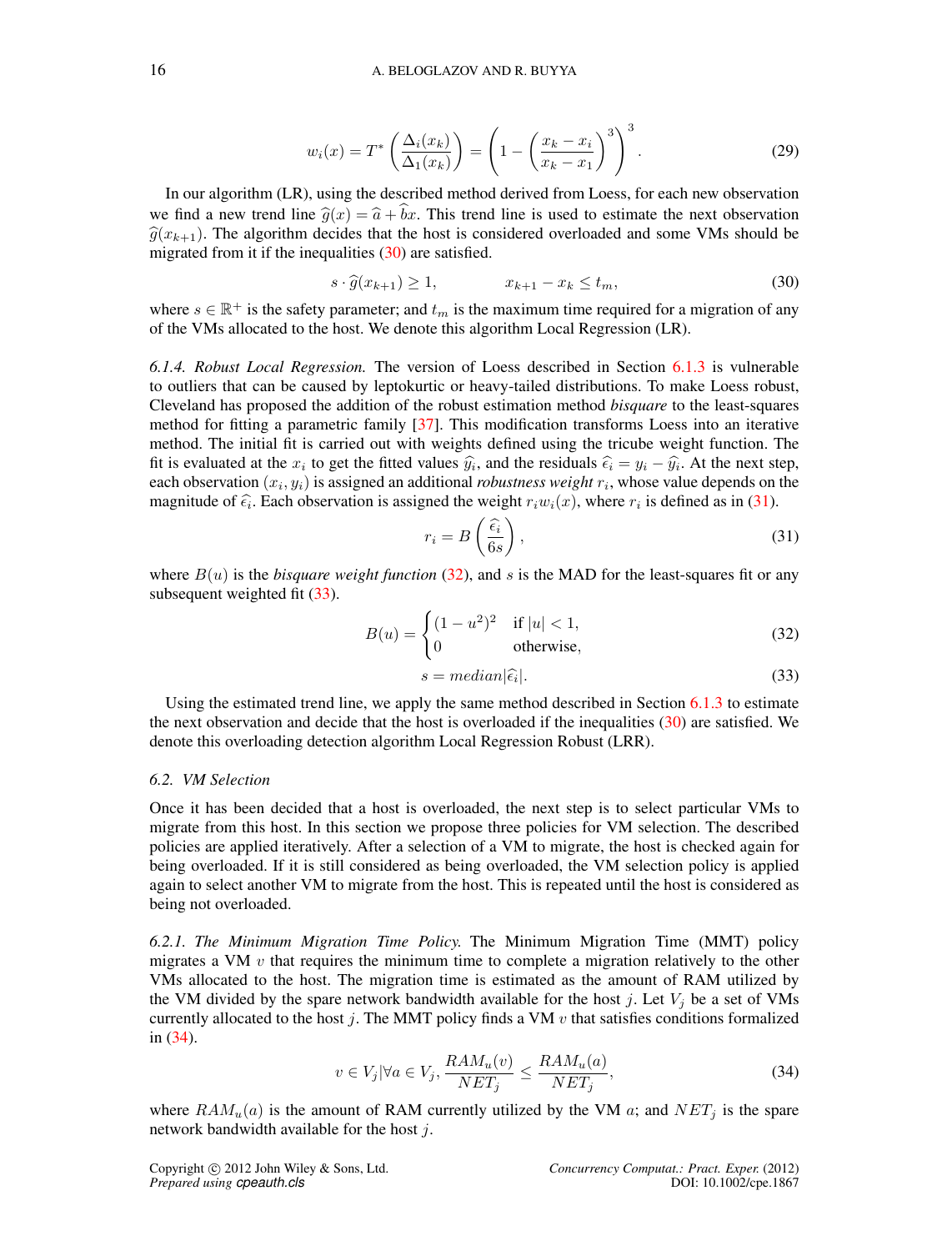*6.2.2. The Random Choice Policy.* The Random Choice (RC) policy selects a VM to be migrated according to a uniformly distributed discrete random variable  $X \stackrel{d}{=} U(0, |V_j|)$ , whose values index a set of VMs  $V_i$  allocated to a host j.

*6.2.3. The Maximum Correlation Policy* The Maximum Correlation (MC) policy is based on the idea proposed by Verma et al. [\[17\]](#page-22-16). The idea is that the higher the correlation between the resource usage by applications running on an oversubscribed server, the higher the probability of the server overloading. According to this idea, we select those VMs to be migrated that have the highest correlation of the CPU utilization with other VMs. To estimate the correlation between CPU utilizations by VMs, we apply the *multiple correlation coefficient* [\[38\]](#page-23-18). It is used in multiple regression analysis to assess the quality of the prediction of the dependent variable. The multiple correlation coefficient corresponds to the squared correlation between the predicted and the actual values of the dependent variable. It can also be interpreted as the proportion of the variance of the dependent variable explained by the independent variables.

Let  $X_1, X_2, ..., X_n$  be n random variables representing the CPU utilizations of n VMs allocated to a host. Let Y represent one of the VMs that is currently considered for being migrated. Then  $n - 1$  random variables are independent, and 1 variable Y is dependent. The objective is to evaluate the strength of the correlation between Y and  $n-1$  remaining random variables. We denote by X the  $(n - 1) \times n$  augmented matrix containing the observed values of the  $n - 1$  independent random variables, and by y the  $(n - 1) \times 1$  vector of observations for the dependent variable Y [\(35\)](#page-16-0). The matrix  $X$  is called augmented because the first column is composed only of 1.

<span id="page-16-0"></span>
$$
\mathbf{X} = \begin{bmatrix} 1 & x_{1,1} & \dots & x_{1,n-1} \\ \vdots & \vdots & \ddots & \vdots \\ 1 & x_{n-1,1} & \dots & x_{n-1,n-1} \end{bmatrix} \qquad \mathbf{y} = \begin{bmatrix} y_1 \\ \vdots \\ y_n \end{bmatrix}
$$
(35)

A vector of predicted values of the dependent random variable  $\hat{Y}$  is denoted by  $\hat{y}$  and is obtained as shown in  $(36)$ .

<span id="page-16-1"></span>
$$
\hat{\mathbf{y}} = \mathbf{X}\mathbf{b} \qquad \mathbf{b} = \left(\mathbf{X}^{\mathrm{T}}\mathbf{X}\right)^{-1}\mathbf{X}^{\mathrm{T}}\mathbf{y}.\tag{36}
$$

Having found a vector of predicted values, we now can compute the multiple correlation coefficient  $R_{Y,1,\dots,n-1}^2$ , which is equal to the squared coefficient of correlation between the observed values y of the dependent variable Y and the predicted values  $\hat{y}$  [\(37\)](#page-16-2).

<span id="page-16-2"></span>
$$
R_{Y,X_1,\dots,X_{n-1}}^2 = \frac{\sum_{i=1}^n (\mathbf{y}_i - m_Y)^2 (\hat{\mathbf{y}}_i - m_{\hat{Y}})^2}{\sum_{i=1}^n (\mathbf{y}_i - m_Y)^2 \sum_{i=1}^n (\hat{\mathbf{y}}_i - m_{\hat{Y}})^2},\tag{37}
$$

where  $m_Y$  and  $m_{\hat{Y}}$  are the sample means of Y and  $\hat{Y}$  respectively. We find the multiple correlation coefficient for each  $X_i$ , which is denoted as  $R^2_{X_i,X_1,\dots,X_{i-1},X_{i+1},\dots,X_n}$ . The MC policy finds a VM  $v$  that satisfies the conditions defined in  $(38)$ .

<span id="page-16-3"></span>
$$
v \in V_j | \forall a \in V_j, R_{X_v, X_1, \dots, X_{v-1}, X_{v+1}, \dots, X_n}^2 \ge R_{X_v, X_1, \dots, X_{a-1}, X_{a+1}, \dots, X_n}^2.
$$
 (38)

# *6.3. VM Placement*

The VM placement can be seen as a bin packing problem with variable bin sizes and prices, where bins represent the physical nodes; items are the VMs that have to be allocated; bin sizes are the available CPU capacities of the nodes; and prices correspond to the power consumption by the nodes. As the bin packing problem is NP-hard, to solve it we apply a modification of the Best Fit Decreasing (BFD) algorithm that is shown to use no more than  $11/9 \cdot OPT + 1$  bins (where OPT is the number of bins provided by the optimal solution) [\[39\]](#page-23-19). In the modification of the BFD algorithm denoted Power Aware Best Fit Decreasing (PABFD) proposed in our previous work [\[22\]](#page-23-2) we sort all the VMs in the decreasing order of their current CPU utilizations and allocate each VM to a host that provides the least increase of the power consumption caused by the allocation. This allows the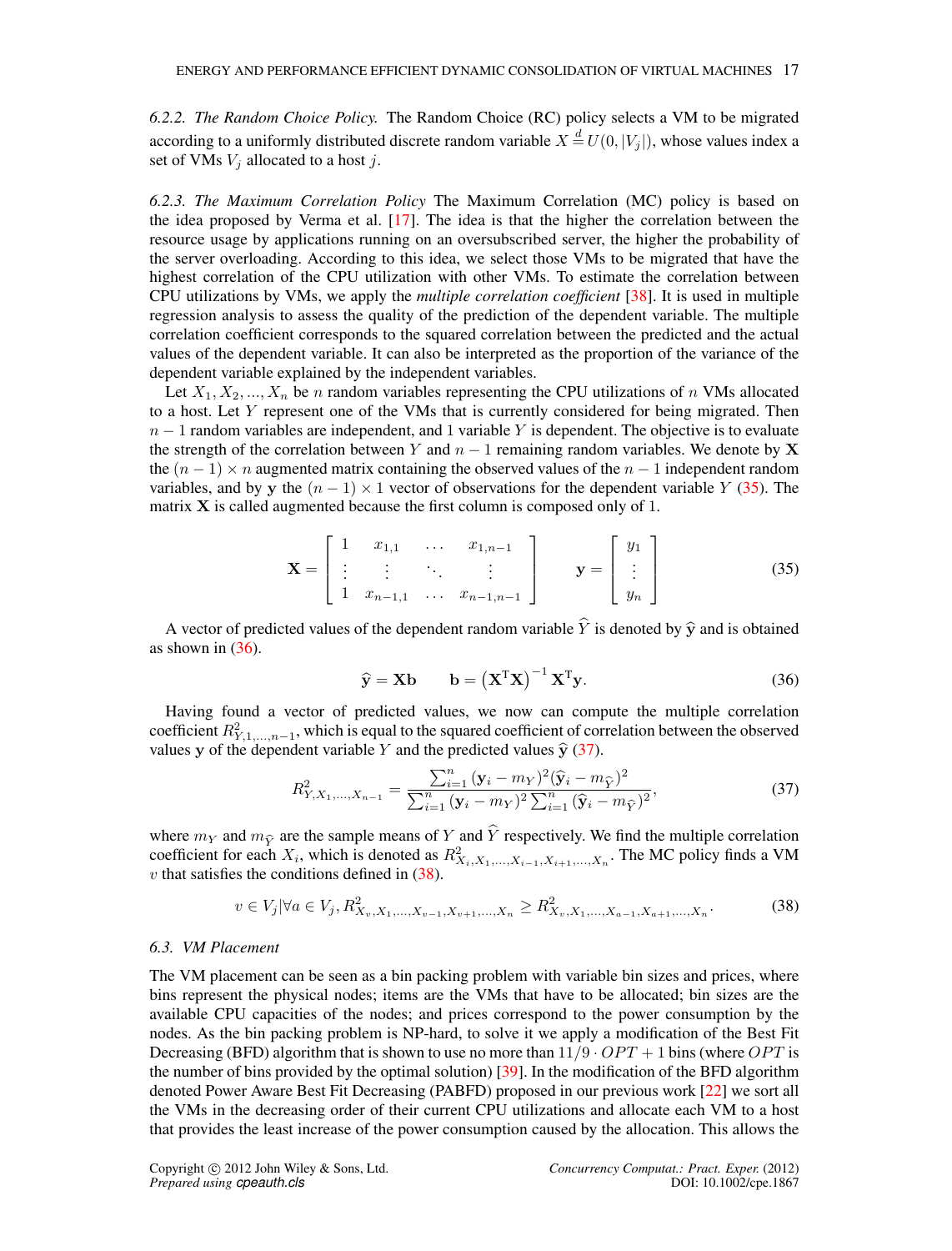leveraging the nodes' heterogeneity by choosing the most power-efficient ones first. The pseudo-code for the algorithm is presented in Algorithm [2.](#page-17-1) The complexity of the algorithm is  $nm$ , where n is the number of nodes and m is the number of VMs that have to be allocated.

Algorithm 2: Power Aware Best Fit Decreasing (PABFD)

|    | 1 <b>Input:</b> hostList, vmList <b>Output:</b> allocation of VMs |  |  |  |  |  |
|----|-------------------------------------------------------------------|--|--|--|--|--|
|    | 2 vmList.sortDecreasingUtilization()                              |  |  |  |  |  |
|    | 3 foreach vm <i>in</i> vm List do                                 |  |  |  |  |  |
| 4  | $minPower \leftarrow MAX$                                         |  |  |  |  |  |
| 5  | allocated $\leftarrow$ NULL                                       |  |  |  |  |  |
| 6  | foreach host in hostList do                                       |  |  |  |  |  |
| 7  | if host has enough resources for vm then                          |  |  |  |  |  |
| 8  | $power \leftarrow$ estimatePower (host, vm)                       |  |  |  |  |  |
| 9  | if power $<$ minPower then                                        |  |  |  |  |  |
| 10 | allocated Host $\leftarrow$ host                                  |  |  |  |  |  |
| 11 | $minPower \leftarrow power$                                       |  |  |  |  |  |
| 12 | if allocated Host $\neq NULL$ then                                |  |  |  |  |  |
| 13 | allocation.add(vm, allocatedHost)                                 |  |  |  |  |  |
|    | 14 return allocation                                              |  |  |  |  |  |

# <span id="page-17-1"></span>*6.4. Host Underloading Detection*

For determining underloaded hosts we propose a simple approach. First, all the overloaded hosts are found using the selected overloading detection algorithm, and the VMs selected for migration are allocated to the destination hosts. Then, the system finds the host with the minimum utilization compared to the other hosts, and tries to place the VMs from this host on other hosts keeping them not overloaded. If this can be accomplished, the VMs are set for migration to the determined target hosts, and the source host is switched to the sleep mode once all the migrations have been completed. If all the VMs from the source host cannot be placed on other hosts, the host is kept active. This process is iteratively repeated for all hosts that have not been considered as being overloaded.

### 7. PERFORMANCE EVALUATION

### <span id="page-17-0"></span>*7.1. Experiment Setup*

As the targeted system is an IaaS, a Cloud computing environment that is supposed to create a view of infinite computing resources to users, it is essential to evaluate the proposed resource allocation algorithms on a large-scale virtualized data center infrastructure. However, it is extremely difficult to conduct repeatable large-scale experiments on a real infrastructure, which is required to evaluate and compare the proposed algorithms. Therefore, to ensure the repeatability of experiments, simulations have been chosen as a way to evaluate the performance of the proposed heuristics.

The CloudSim toolkit [\[40\]](#page-23-20) has been chosen as a simulation platform, as it is a modern simulation framework aimed at Cloud computing environments. In contrast to alternative simulation toolkits (e.g. SimGrid, GangSim), it allows the modeling of virtualized environments, supporting ondemand resource provisioning, and their management. It has been extended to enable energyaware simulations, as the core framework does not provide this capability. Apart from the energy consumption modeling and accounting, the ability to simulate service applications with dynamic workloads has been incorporated. The implemented extensions have been included in the 2.0 version of the CloudSim toolkit.

We have simulated a data center that comprises 800 heterogeneous physical nodes, half of which are HP ProLiant ML110 G4 servers, and the other half consists of HP ProLiant ML110 G5 servers. The characteristics of the servers and data on their power consumption are given in Section [5.2.](#page-10-2)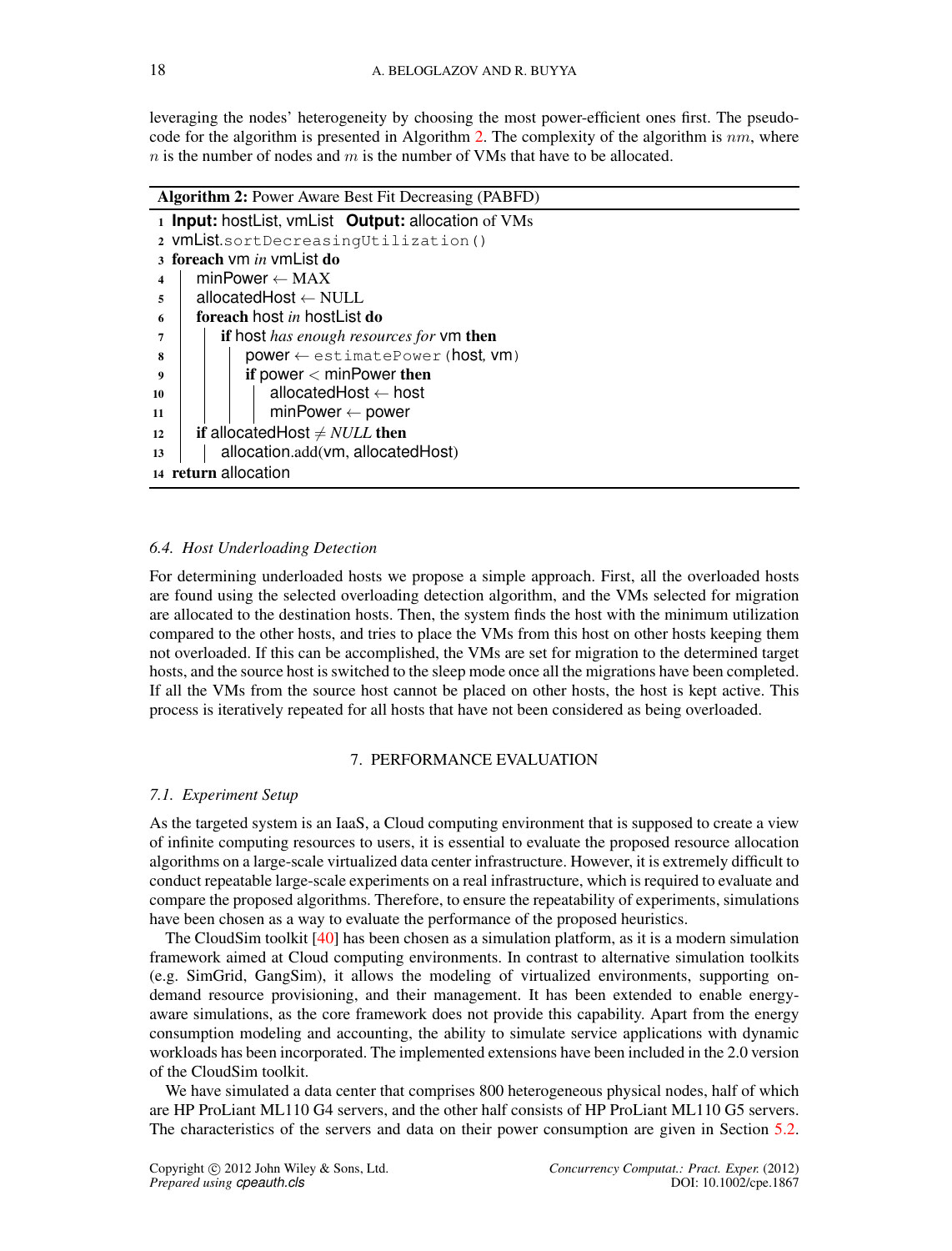<span id="page-18-3"></span>

| Date       | <b>Number of VMs</b> | Mean    | St. dev.  | <b>Ouartile 1</b> | Median | <b>Ouartile 3</b> |
|------------|----------------------|---------|-----------|-------------------|--------|-------------------|
| 03/03/2011 | 1052                 | 12.31\% | 17.09%    | $2\%$             | 6%     | 15%               |
| 06/03/2011 | 898                  | 11.44%  | 16.83%    | $2\%$             | 5%     | 13%               |
| 09/03/2011 | 1061                 | 10.70%  | 15.57%    | $2\%$             | $4\%$  | 13%               |
| 22/03/2011 | 1516                 | 9.26%   | 12.78%    | $2\%$             | 5%     | 12%               |
| 25/03/2011 | 1078                 | 10.56%  | 14.14%    | $2\%$             | 6%     | 14%               |
| 03/04/2011 | 1463                 | 12.39%  | 16.55%    | $2\%$             | 6%     | 17%               |
| 09/04/2011 | 1358                 | 11.12%  | 15.09%    | $2\%$             | 6%     | 15%               |
| 11/04/2011 | 1233                 | 11.56%  | 15.07%    | $2\%$             | 6%     | 16%               |
| 12/04/2011 | 1054                 | 11.54%  | 15.15%    | $2\%$             | 6%     | 16%               |
| 20/04/2011 | 1033                 | 10.43%  | $15.21\%$ | $2\%$             | $4\%$  | 12%               |

Table II. Workload data characteristics (CPU utilization)

The frequency of the servers' CPUs are mapped onto MIPS ratings: 1860 MIPS each core of the HP ProLiant ML110 G5 server, and 2660 MIPS each core of the HP ProLiant ML110 G5 server. Each server is modeled to have 1 GB/s network bandwidth. The characteristics of the VM types correspond to Amazon EC2 instance types $\frac{1}{2}$  with the only exception that all the VMs are single-core, which is explained by the fact that the workload data used for the simulations come from single-core VMs (Section [7.3\)](#page-18-1). For the same reason the amount of RAM is divided by the number of cores for each VM type: High-CPU Medium Instance (2500 MIPS, 0.85 GB); Extra Large Instance (2000 MIPS, 3.75 GB); Small Instance (1000 MIPS, 1.7 GB); and Micro Instance (500 MIPS, 613 MB). Initially the VMs are allocated according to the resource requirements defined by the VM types. However, during the lifetime, VMs utilize less resources according to the workload data, creating opportunities for dynamic consolidation.

# *7.2. Performance Metrics*

In order to compare the efficiency of the algorithms we use several metrics to evaluate their performance. One of the metrics is the total energy consumption by the physical servers of a data center caused by the application workloads. Energy consumption is calculated according to the model defined in Section [5.2.](#page-10-2) Metrics used to evaluate the level of SLA violations caused by the system are SLAV, SLATAH and PDM defined in Section [5.4.](#page-12-3) Another metric is the number of VM migrations initiated by the VM manager during the adaptation of the VM placement. The main metrics are energy consumption by physical nodes and SLAV, however, these metrics are typically negatively correlated as energy can usually be decreased by the cost of the increased level of SLA violations. The objective of the resource management system is to minimize both energy and SLA violations. Therefore, we propose a combined metric that captures both energy consumption and the level of SLA violations, which we denote Energy and SLA Violations (ESV) [\(39\)](#page-18-2).

<span id="page-18-2"></span>
$$
ESV = E \cdot SLAV.
$$
\n(39)

# <span id="page-18-1"></span>*7.3. Workload Data*

To make a simulation-based evaluation applicable, it is important to conduct experiments using workload traces from a real system. For our experiments we have used data provided as a part of the CoMon project, a monitoring infrastructure for PlanetLab [\[41\]](#page-23-21). We have used the data on the CPU utilization by more than a thousand VMs from servers located at more than 500 places around the world. The interval of utilization measurements is 5 minutes. We have randomly chosen 10 days from the workload traces collected during March and April 2011. The characteristics of the data for each day are shown in Table [II.](#page-18-3) The data confirm the statement made in the beginning: the average CPU utilization is far below 50%. During the simulations, each VM is randomly assigned a workload trace from one of the VMs from the corresponding day. In the simulations we do not limit

<span id="page-18-0"></span><sup>‡</sup>Amazon EC2 Instance Types. <http://aws.amazon.com/ec2/instance-types/>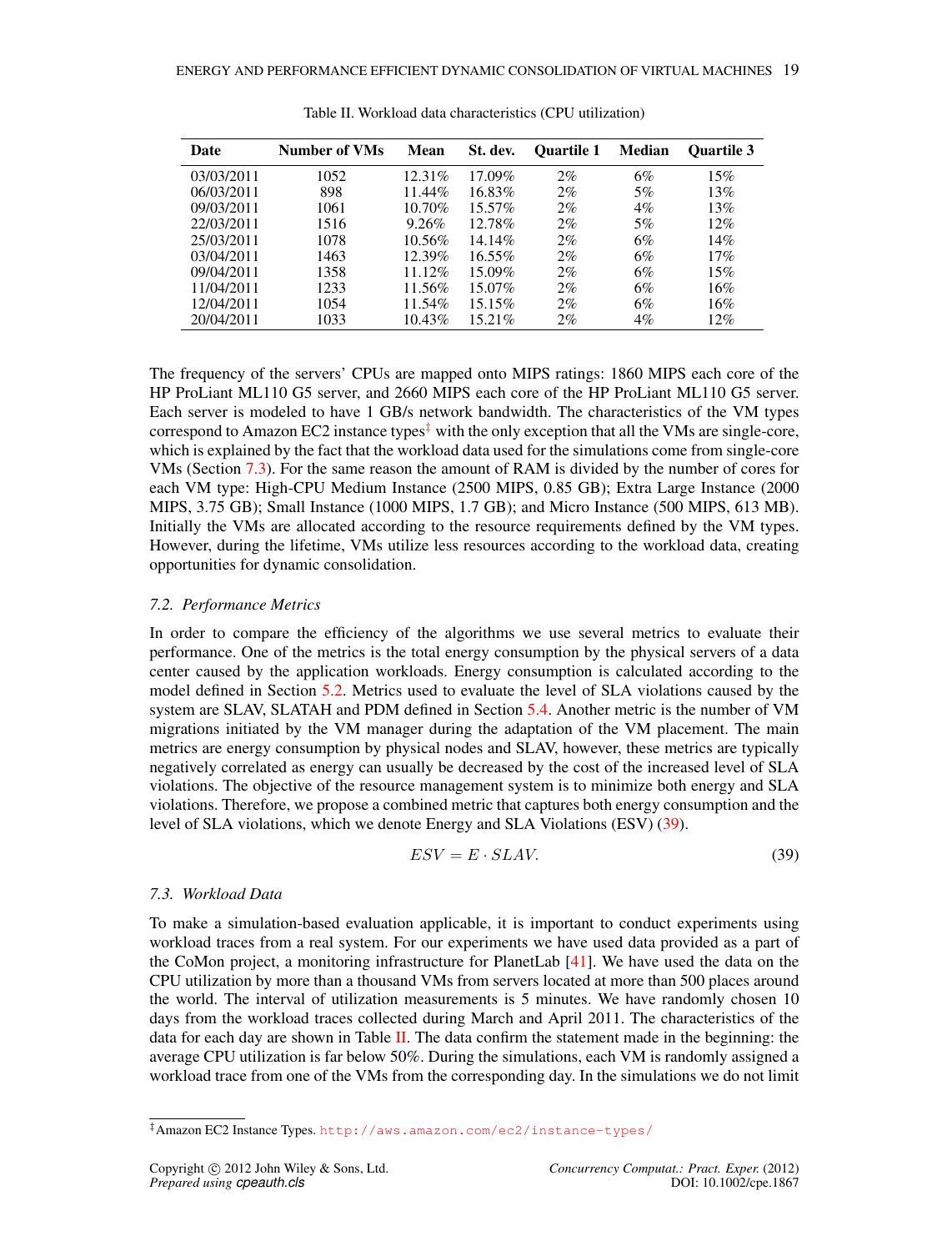<span id="page-19-0"></span>

| Policy 1 (ESV $\times 10^{-3}$ ) | Policy 2 (ESV $\times 10^{-3}$ ) Difference ( $\times 10^{-3}$ ) |                     | <b>P-value</b>    |
|----------------------------------|------------------------------------------------------------------|---------------------|-------------------|
| RS (4.03)                        | MC(3.83)                                                         | 0.196(0.134, 0.258) | P-value $< 0.001$ |
| RS(4.03)                         | MMT (3.23)                                                       | 0.799(0.733, 0.865) | P-value $< 0.001$ |
| MC (3.83)                        | MMT (3.23)                                                       | 0.603(0.533, 0.673) | P-value $< 0.001$ |

Table III. Comparison of VM selection policies using paired T-tests

<span id="page-19-1"></span>Table IV. Tukey's pairwise comparisons using the transformed ESV. Values that do not share a letter are significantly different.

| <b>Policy</b>  | <b>SQRT(ESV)</b> ( $\times 10^{-2}$ ) | 95% CI       | <b>Grouping</b> |
|----------------|---------------------------------------|--------------|-----------------|
| THR-MMT-0.8    | 6.34                                  | (5.70, 6.98) | А               |
| IOR-MMT-1.5    | 6.16                                  | (5.44, 6.87) | A               |
| MAD-MMT-2.5    | 6.13                                  | (5.49, 6.77) | Α               |
| $LRR$ -MMT-1.2 | 4.82                                  | (4.22, 5.41) | B               |
| $LR-MMT-1.2$   | 437                                   | (3.83, 4.91) | в               |

the VM consolidation by the memory bounds, as this would constrain the consolidation, whereas the objective of the experiments is to stress the consolidation algorithms.

### *7.4. Simulation Results and Analysis*

Using the workload data described in Section [7.3,](#page-18-1) we have simulated all combinations of the five proposed host overloading detection algorithms (THR, IQR, MAD, LR, and LRR) and three VM selection algorithms (MMT, RS, and MC). Moreover, for each overloading detection algorithm we have varied the parameters as follows: for THR from 0.6 to 1.0 increasing by 0.1; for IQR and MAD from 0.5 to 3.0 increasing by 0.5; for LR and LRR from 1.0 to 1.4 increasing by 0.1. These variations have resulted in 81 combinations of the algorithms and parameters. According to Ryan-Joiner's normality test, the values of the ESV metric produced by the algorithm combinations do not follow a normal distribution with the P-value  $< 0.01$ . Therefore, we have used the median values of the ESV metric to compare algorithm combinations and select the parameter of each algorithm combination that minimizes the median ESV metric calculated over 10 days of the workload traces. The results produced by the selected algorithms are shown in Figure [3.](#page-20-0)

According to Ryan-Joiner's normality test, the values of the ESV metric produced by the selected algorithm combinations follow a normal distribution with the P-value  $> 0.1$ . We have conducted three paired T-tests to determine the VM selection policy that minimizes the ESV metric across all algorithm combinations (Table [III\)](#page-19-0). The T-tests have shown that the usage of the MMT policy leads to a statistically significantly lower value of the ESV metric with the P-value  $< 0.001$ . Further, we analyze the combinations of the overloading detection algorithms with the MMT policy.

To meet the assumptions of the ANOVA model, we have transformed the values of the ESV metric for the algorithm combinations with the MMT policy using the square root function. The standardized residuals from the transformed data pass Ryan-Joiner's test with the P-value  $>$ 0.1, justifying the assumption that the sample comes from a normal distribution. A plot of the standardized residuals against the fitted values has shown that the assumption of equal variances is met. Having the assumptions of the model met, we have applied the F-test to check whether there is a statistically significant difference between the results produced by the combinations of the overloading detection algorithms with the MMT policy with the selected parameters. The test has shown that there is a statistically significant difference between the results with the P-value < 0.001. Tukey's pairwise comparisons are summarized in Table [IV.](#page-19-1)

According to results of Tukey's pairwise comparisons, we conclude that there is no statistically significant difference between the THR-MMT-0.8, IQR-MMT-1.5 and MAD-MMT-2.5 algorithms (group A), and between the LRR-MMT-1.2 and LR-MMT-1.2 algorithms (group B). However, there is a statistically significant difference between the local regression based algorithms and the other algorithms. Nevertheless, a paired T-test for a comparison of the means of the ESV metric produced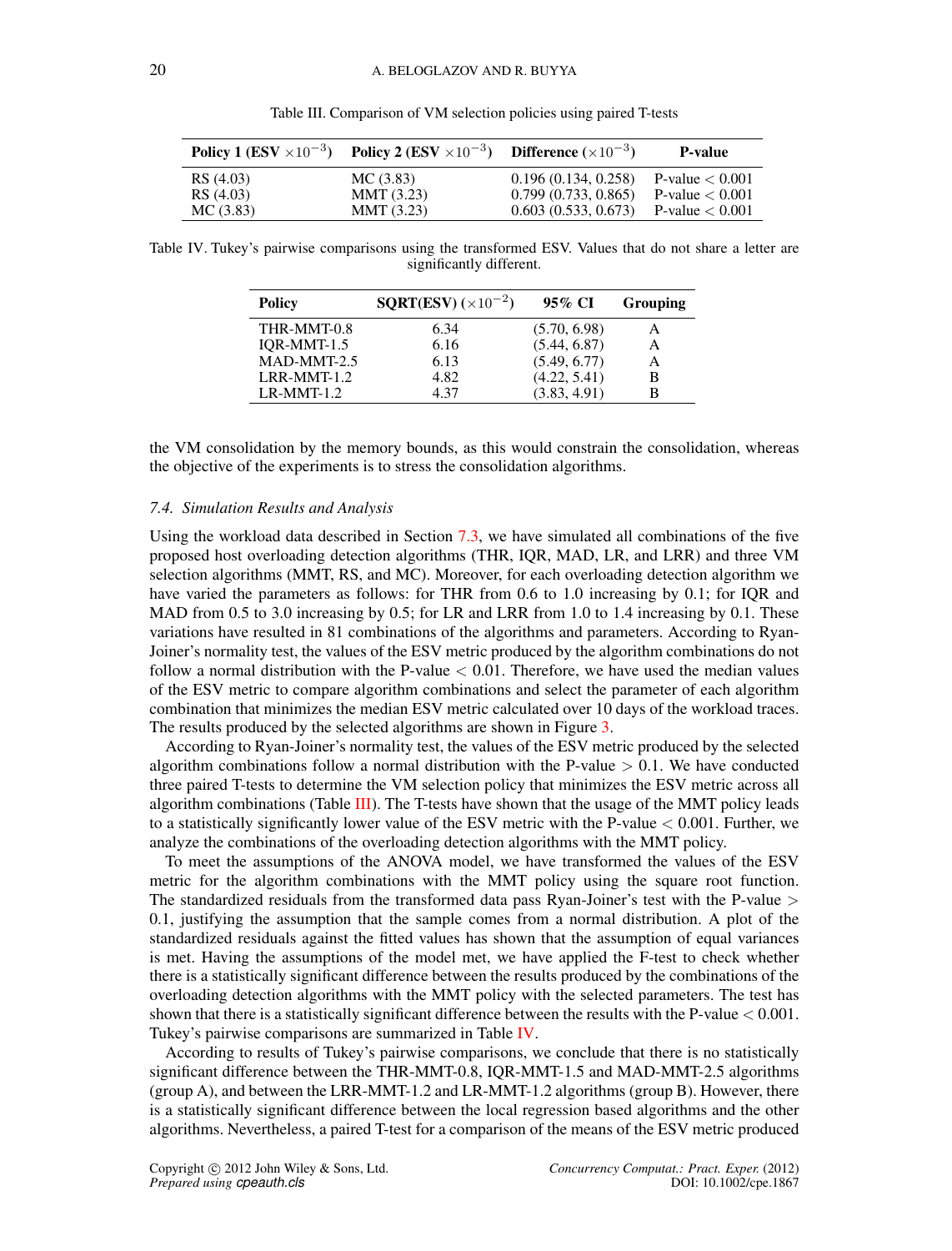<span id="page-20-0"></span>

Figure 3. Algorithm combinations with best parameters by the ESV metric

by LRR-MMT-1.2 and LR-MMT-1.2 shows that there is a statistically significant difference with the P-value  $< 0.001$ . The mean difference is  $4.21 \times 10^{-4}$  with a 95% CI:  $(3.23 \times 10^{-4}, 5.19 \times 10^{-4})$ . As a paired T-test provides more precise results than Tukey's pairwise comparisons, we can conclude that LR-MMT-1.2 provides the best results compared to all the other combinations of algorithms in regard to the ESV metric. Moreover, the trade-off between energy consumption and SLA violations can be adjusted by varying the safety parameter of the LR algorithm. The results of the combinations of each overloading detection algorithm with the best parameters and the MMT policy, along with the benchmark algorithms are shown in Table  $V$ . The benchmark policies include Non Power Aware (NPA), DVFS and the optimal online deterministic algorithm combined with the MMT policy. The NPA policy makes all the hosts consume the maximum power all the time. The optimal online deterministic algorithm corresponds to the fixed threshold algorithm with the threshold set to 100%, therefore, it is named THR-1.0.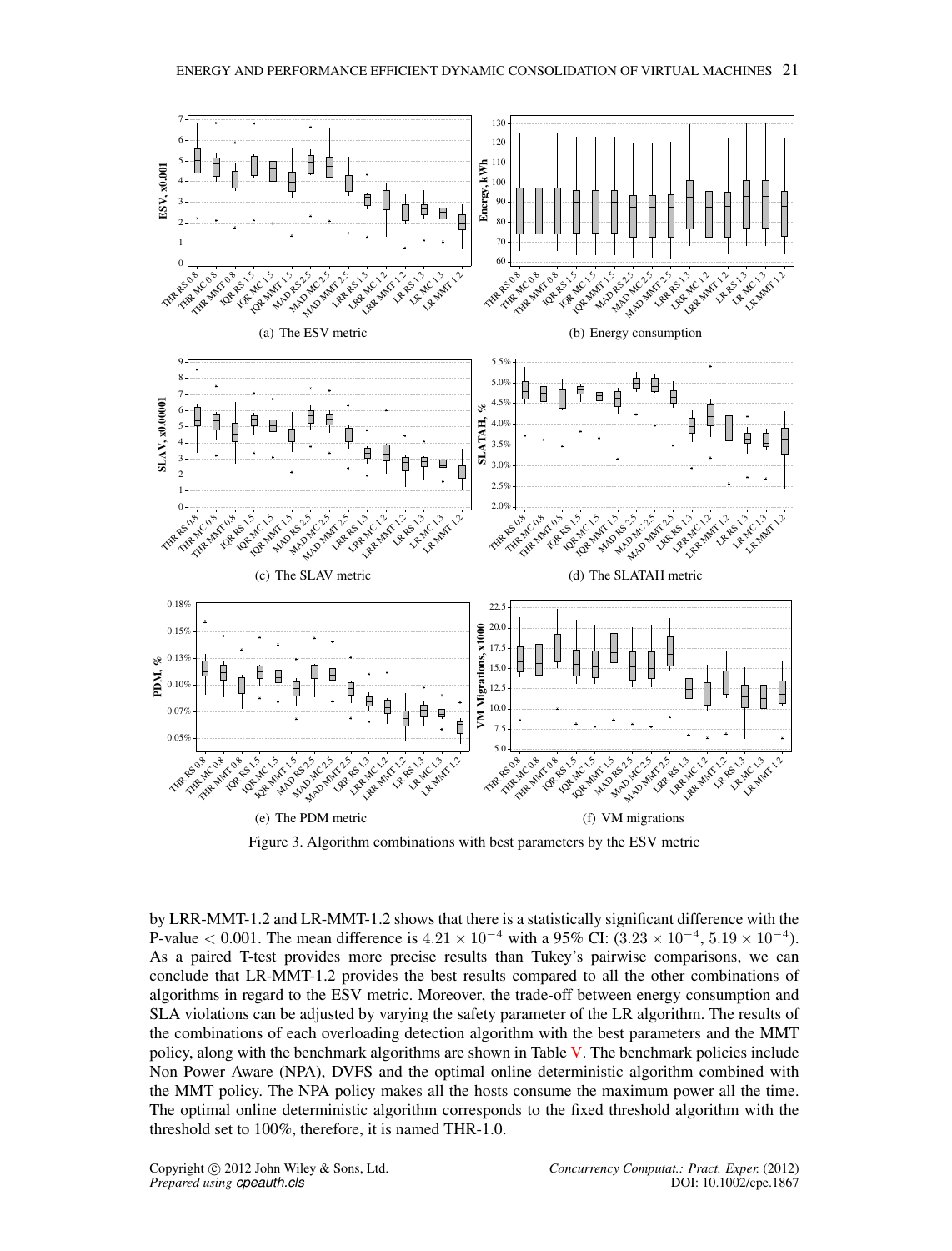| × |  |
|---|--|
|   |  |

| <b>Policy</b> | <b>ESV</b><br>$-3$<br>$(\times 10^{-1}$ | <b>Energy</b><br>(kWh) | <b>SLAV</b><br>$(x10^{-5})$ | <b>SLATAH</b> | <b>PDM</b> | VM migr.<br>$(\times 10^3)$ |
|---------------|-----------------------------------------|------------------------|-----------------------------|---------------|------------|-----------------------------|
| <b>NPA</b>    | 0                                       | 2419.2                 | $\Omega$                    | $0\%$         | $0\%$      | $\Omega$                    |
| <b>DVFS</b>   |                                         | 613.6                  | $\Omega$                    | $0\%$         | $0\%$      | $\Omega$                    |
| THR-MMT-1.0   | 20.12                                   | 75.36                  | 25.78                       | 24.97%        | $0.10\%$   | 13.64                       |
| THR-MMT-0.8   | 4.19                                    | 89.92                  | 4.57                        | $4.61\%$      | 0.10%      | 17.18                       |
| IOR-MMT-1.5   | 4.00                                    | 90.13                  | 4.51                        | $4.64\%$      | 0.10%      | 16.93                       |
| MAD-MMT-2.5   | 3.94                                    | 87.67                  | 4.48                        | $4.65\%$      | 0.10%      | 16.72                       |
| $LRR-MMT-1.2$ | 2.43                                    | 87.93                  | 2.77                        | 3.98%         | $0.07\%$   | 12.82                       |
| $LR$ -MMT-1.2 | 1.98                                    | 88.17                  | 2.33                        | $3.63\%$      | $0.06\%$   | 11.85                       |

<span id="page-21-1"></span>Table V. Simulation results of the best algorithm combinations and benchmark algorithms (median values)

From the observed simulation results, we can make several conclusions: (1) dynamic VM consolidation algorithms significantly outperforms static allocation policies, such as NPA and DVFS; (2) heuristic-based dynamic VM consolidation algorithms substantially outperform the optimal online deterministic algorithm (THR-1.0) due to a vastly reduced level of SLA violations; (3) the MMT policy produces better results compared to the MC and RS policies, meaning that the minimization of the VM migration time is more important than the minimization of the correlation between VMs allocated to a host; (4) dynamic VM consolidation algorithms based on local regression outperform the threshold-based and adaptive-threshold based algorithms due to better predictions of host overloading, and therefore decreased SLA violations due to host overloading (SLATAH) and the number of VM migrations; and (5) the algorithm based on local regression produces better results than its robust modification, which can be explained by the fact that for the simulated workload it is more important to react to load spikes instead of smoothing out such outlying observations.

The mean value of the sample means of the time before a host is switched to the sleep mode for the LR-MMT-1.2 algorithm combination is 1933 seconds with the 95% CI: (1740, 2127). This means that on average a host is switched to the sleep mode after approximately 32 minutes of activity. This value is effective for real-world systems, as modern servers allow low-latency transitions to the sleep mode consuming low power. Meisner et al. [\[42\]](#page-23-22) have shown that a typical blade server consuming 450 W in the fully utilized state consumes approximately 10.4 W in the sleep mode, while the transition delay is 300 ms. The mean number of host transitions to the sleep mode for our experiment setup (the total number of hosts is 800) per day is 1272 with 95% CI: (1211, 1333). The mean value of the sample means of the time before a VM is migrated from a host for the same algorithm combination is 15.3 seconds with the 95% CI: (15.2, 15.4). The mean value of the sample means of the execution time of the LR-MMT-1.2 algorithm on a server with an Intel Xeon 3060 (2.40 GHz) processor and 2 GB of RAM is 0.20 ms with the 95% CI: (0.15, 0.25).

# 8. CONCLUDING REMARKS AND FUTURE DIRECTIONS

<span id="page-21-0"></span>To maximize their ROI Cloud providers have to apply energy-efficient resource management strategies, such as dynamic consolidation of VMs and switching idle servers to power-saving modes. However, such consolidation is not trivial, as it can result in violations of the SLA negotiated with customers. In this paper we have conducted competitive analysis of the single VM migration and dynamic VM consolidation problems. We have found and proved competitive ratios for the optimal online deterministic algorithms for these problems. We have concluded that it is necessary to develop randomized or adaptive algorithms to improve upon the performance of the optimal deterministic algorithms. According to the results of the analysis, we have proposed novel adaptive heuristics that are based on an analysis of historical data on the resource usage for energy and performance efficient dynamic consolidation of VMs.

We have evaluated the proposed algorithms through extensive simulations on a large-scale experiment setup using workload traces from more than a thousand PlanetLab VMs. The results of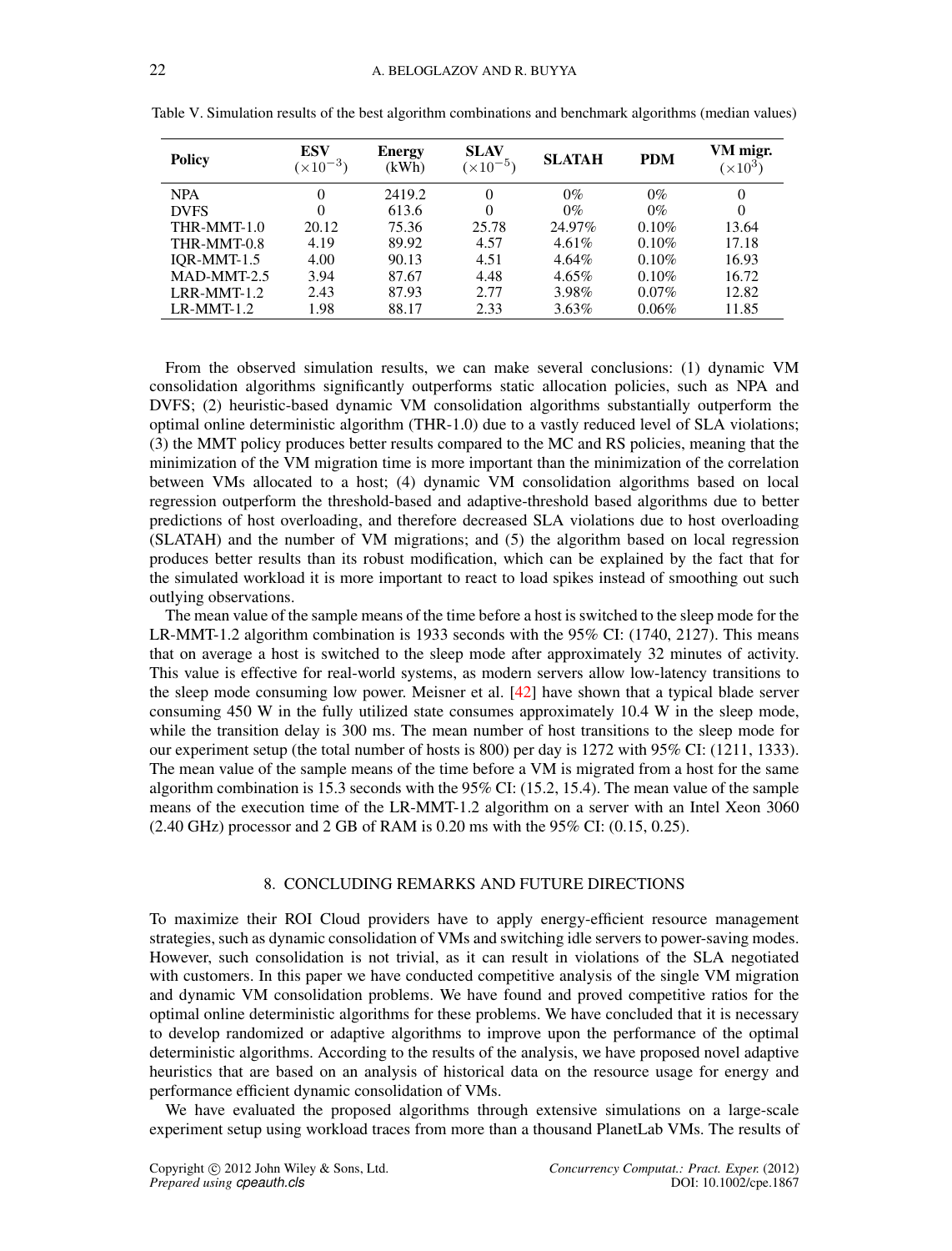the experiments have shown that the proposed local regression based algorithm combined with the MMT VM selection policy significantly outperforms other dynamic VM consolidation algorithms in regard to the ESV metric due to a substantially reduced level of SLA violations and the number of VM migrations. In order to evaluate the proposed system in a real Cloud infrastructure, we plan to implement it by extending a real-world Cloud platform, such as OpenStack[§](#page-22-19). Another direction for future research is the investigation of more complex workload models, e.g. models based on Markov chains, and development of algorithms that will leverage these workload models. Besides the reduction in infrastructure and on-going operating costs, this work also has social significance as it decreases carbon dioxide footprints and energy consumption by modern IT infrastructures.

### ACKNOWLEDGEMENTS

This paper is a substantially extended version of the paper published in MGC 2010 [\[43\]](#page-23-23). We thank Yoganathan Sivaram (Melbourne University) for his constructive suggestions on enhancing the quality of the paper.

### **REFERENCES**

- <span id="page-22-0"></span>1. Buyya R, Yeo CS, Venugopal S, Broberg J, Brandic I. Cloud computing and emerging IT platforms: Vision, hype, and reality for delivering computing as the 5th utility. *Future Generation Computer Systems* 2009; 25(6):599–616.
- <span id="page-22-1"></span>2. ASHRAE Technical Committee 99. Datacom equipment power trends and cooling applications 2005.
- <span id="page-22-2"></span>3. Belady C. In the data center, power and cooling costs more than the it equipment it supports 2007. URL <http://www.electronics-cooling.com/articles/2007/feb/a3/>.
- <span id="page-22-3"></span>4. Barroso LA, Holzle U. The case for energy-proportional computing. *Computer* 2007; 40(12):33–37.
- <span id="page-22-4"></span>5. Fan X, Weber WD, Barroso LA. Power provisioning for a warehouse-sized computer. *Proceedings of the 34th Annual International Symposium on Computer Architecture (ISCA 2007)*, ACM New York, NY, USA, 2007; 13– 23.
- <span id="page-22-5"></span>6. de Assunao MD, Gelas JP, Lefevre L, Orgerie AC. The Green Grid'5000: Instrumenting and using a Grid with energy sensors. *Proceedings of the 5th International Workshop on Distributed Cooperative Laboratories: Instrumenting the Grid (INGRID 2010)*, Poznan, Poland, 2010.
- <span id="page-22-6"></span>7. Ranganathan P, Leech P, Irwin D, Chase J. Ensemble-level power management for dense blade servers. *Proceedings of the 33rd International Symposium on Computer Architecture (ISCA 2006)*, Boston, MA, USA, 2006; 66–77.
- <span id="page-22-7"></span>8. The green grid consortium 2011. URL <http://www.thegreengrid.org>.
- <span id="page-22-8"></span>9. Xen and the art of virtualization. *Proceedings of the 19th ACM Symposium on Operating Systems Principles (SOSP 2003)*, Bolton Landing, NY, USA.
- <span id="page-22-9"></span>10. Clark C, Fraser K, Hand S, Hansen JG, Jul E, Limpach C, Pratt I, Warfield A. Live migration of virtual machines. *Proceedings of the 2nd Symposium on Networked Systems Design and Implementation (NSDI 2005)*, USENIX, Boston, MA, USA, 2005.
- <span id="page-22-10"></span>11. Ben-David S, Borodin A, Karp R, Tardos G, Wigderson A. On the power of randomization in on-line algorithms. *Algorithmica* 1994; 11(1):214.
- <span id="page-22-11"></span>12. Nathuji R, Schwan K. Virtualpower: Coordinated power management in virtualized enterprise systems. *ACM SIGOPS Operating Systems Review* 2007; 41(6):265–278.
- <span id="page-22-12"></span>13. Kusic D, Kephart JO, Hanson JE, Kandasamy N, Jiang G. Power and performance management of virtualized computing environments via lookahead control. *Cluster Computing* 2009; 12(1):1–15.
- <span id="page-22-13"></span>14. Srikantaiah S, Kansal A, Zhao F. Energy aware consolidation for cloud computing. *Cluster Computing* 2009; 12:1– 15.
- <span id="page-22-14"></span>15. Cardosa M, Korupolu M, Singh A. Shares and utilities based power consolidation in virtualized server environments. *Proceedings of the 11th IFIP/IEEE Integrated Network Management (IM 2009)*, Long Island, NY, USA, 2009.
- <span id="page-22-15"></span>16. Verma A, Ahuja P, Neogi A. pMapper: Power and migration cost aware application placement in virtualized systems. *Proceedings of the 9th ACM/IFIP/USENIX International Conference on Middleware (Middleware 2008)*, Springer, Leuven, Belgium, 2008; 243–264.
- <span id="page-22-16"></span>17. Verma A, Dasgupta G, Nayak TK, De P, Kothari R. Server workload analysis for power minimization using consolidation. *Proceedings of the 2009 USENIX Annual Technical Conference*, San Diego, CA, USA, 2009; 28–28.
- <span id="page-22-17"></span>18. Gandhi A, Harchol-Balter M, Das R, Lefurgy C. Optimal power allocation in server farms. *Proceedings of the 11th International Joint Conference on Measurement and Modeling of Computer Systems*, ACM New York, NY, USA, 2009; 157–168.
- <span id="page-22-18"></span>19. Jung G, Joshi KR, Hiltunen MA, Schlichting RD, Pu C. Generating adaptation policies for multi-tier applications in consolidated server environments. *Proceedings of the 5th IEEE International Conference on Autonomic Computing (ICAC 2008)*, Chicago, IL, USA, 2008; 23–32.

<span id="page-22-19"></span><sup>§</sup>The OpenStack Cloud Computing Platform. <http://www.openstack.org/>